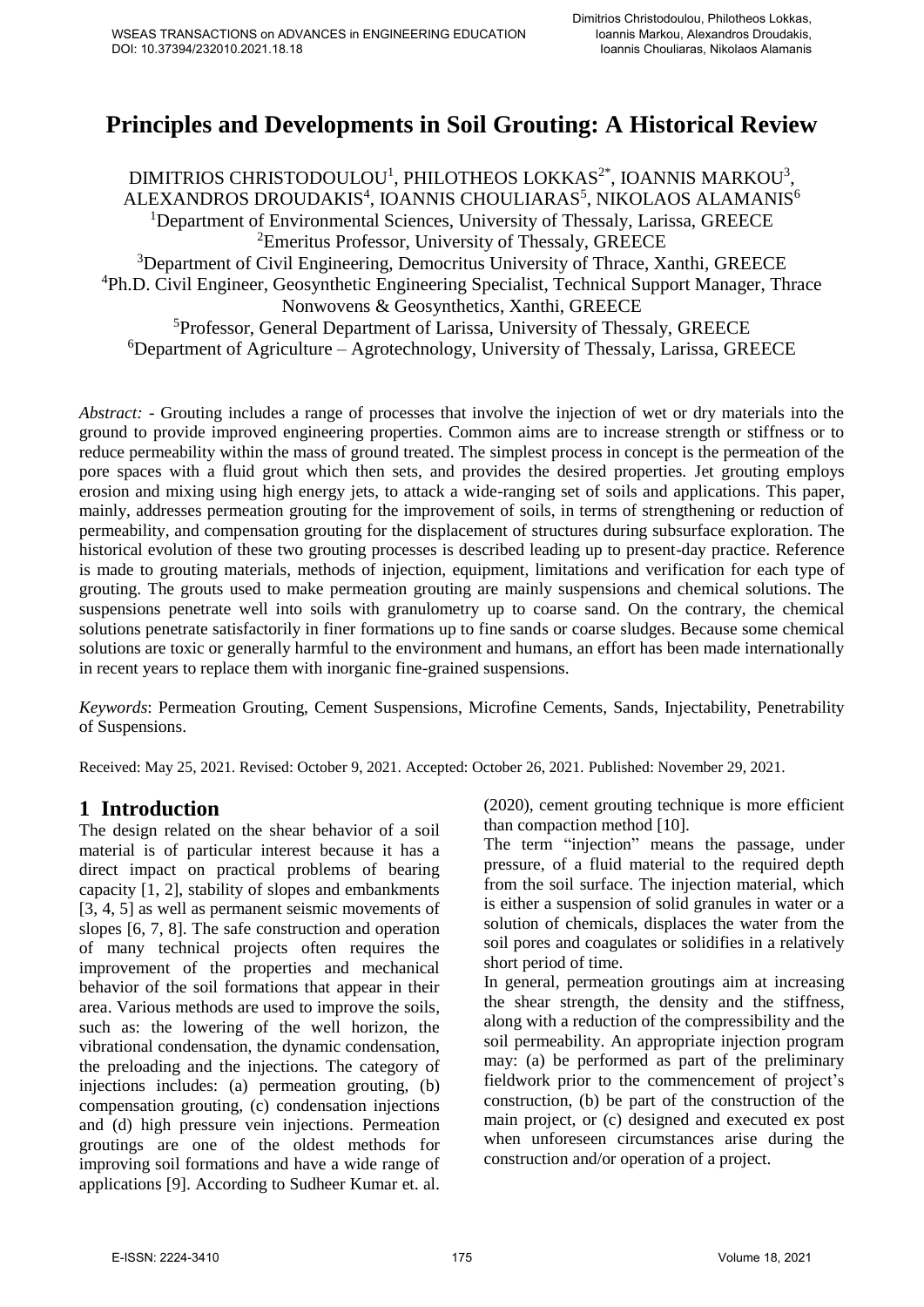The grouts used to perform permeation groutings, based on their composition, can be divided into: (a) Suspensions, (b) Solutions, (c) Emulsions and (d) Foams.

In the category of suspensions belong these of clay and bentonite, the mixtures of bentonite-cement, pozzolanic-cement, Portland cement and finegrained cements.

Typical representatives of chemical solutions are sodium silicate, aminoplastics, phenoplastics, acrylics and acrylamides.

The most popular emulsions are asphalt, a combination of asphalt - soap - casein in water, and asphalt with a suitable filler such as clay in water, which have been applied to soil stabilization and waterproofing problems.

Foams include cement or clay-cement suspensions that can undergo a physical or chemical modification that creates air bubbles within them.

Practically, and in terms of Engineering applications, the distinction has prevailed in the following types of grouts: (a) Cement grouts, (b) Fine cement grouts, (c) Fuel solutions and (d) Resins. Cement suspensions are low cost and environmentally friendly, but have a limited scope which reaches up to the coarse sands. On the contrary, chemical solutions can penetrate finegrained sands or coarse-grained sludges, but they are more expensive and some of them are considered harmful to the environment and humans. With the aim of replacing these chemical solutions with suspensions that are harmless to the environment, but also equally effective in terms of their penetration into soil formations, efforts have been made to develop new suspension-type materials based on fine-grained cements. The MC-500 is the oldest fine-grained cement in the literature and appeared on the international market in the early 1980s. The volume of applications of fine-grained cements has been systematically increased over the last 20 years. Due to stricter environmental protection laws and lower costs against chemical solutions, fine-grained cements appear to be gradually replacing chemical solutions in the field of impregnation injections. Fine-grained cements have been used mainly to control groundwater flows and/or to improve soil strength, in applications including dams, tunnels, landfills, bridges and large construction projects.

# **2 Injections in General**

The improvement of soil properties and mechanical behavior can be accomplished on site by performing an appropriate injection program. Injection is defined as the transmission process of a fluid material under pressure, to the required depth from the soil surface. The injection material, which is either a suspension of solid granules in water or a solution of chemicals, displaces the water from the soil pores and coagulates or solidifies in a short time. Injections are generally intended to either increase the shear strength, density and stiffness of the soil or to reduce compressibility and permeability.

## **2.1 Injection Categories**

There are many criteria by which injection methods can be classified; they are related to the type of injection, the application cases, the 'grid' of the injection points and the sequence of the manufacturing steps. The categories of injections as defined by European standards EN12715: 2000 and EN12716: 2000 are as follows:

## **2.1.1 Permeation Grouting**

The use of permeation grouting is a method of improving the properties and mechanical behavior of the soil. The method is generally expensive and its choice depends on the relative cost with respect to other alternative solutions. It is based on the replacement of water (or air) of soil voids or rock mass cracks by a grout, that is pressed under low pressure, so as not to disturb the soil formation. It is the oldest method of injection and is usually applied to relatively small areas of soil that are far from the soil surface. The method is used in technical projects, aiming at controlling underground flows, increasing the shear strength of soil formation, reducing deformation or subsidence and filling gaps [9].

## **2.1.2 Compensation Grouting**

This type of grouting is divided into two subcategories: a) Compaction and b) Fracturing Grouting.

In Compaction grouting, a very thick and durable grout is injected into loose soils, forming grout "bulbs" that move and compact the adjacent soil, without penetrating the soil voids. The evolution of Compaction grouting began in the mid-1930s, but its systematic use began in the late 1960s. It is applied only to certain types of soils and is based on the creation of a "bulb", consisting of injection material, whose volume increases as new injection material is injected into the soil under high pressure. This material has a high viscosity and acts as a three-dimensional "jack", displacing the soil grains and resulting finally to its compaction. They are mainly used in technical landslide restoration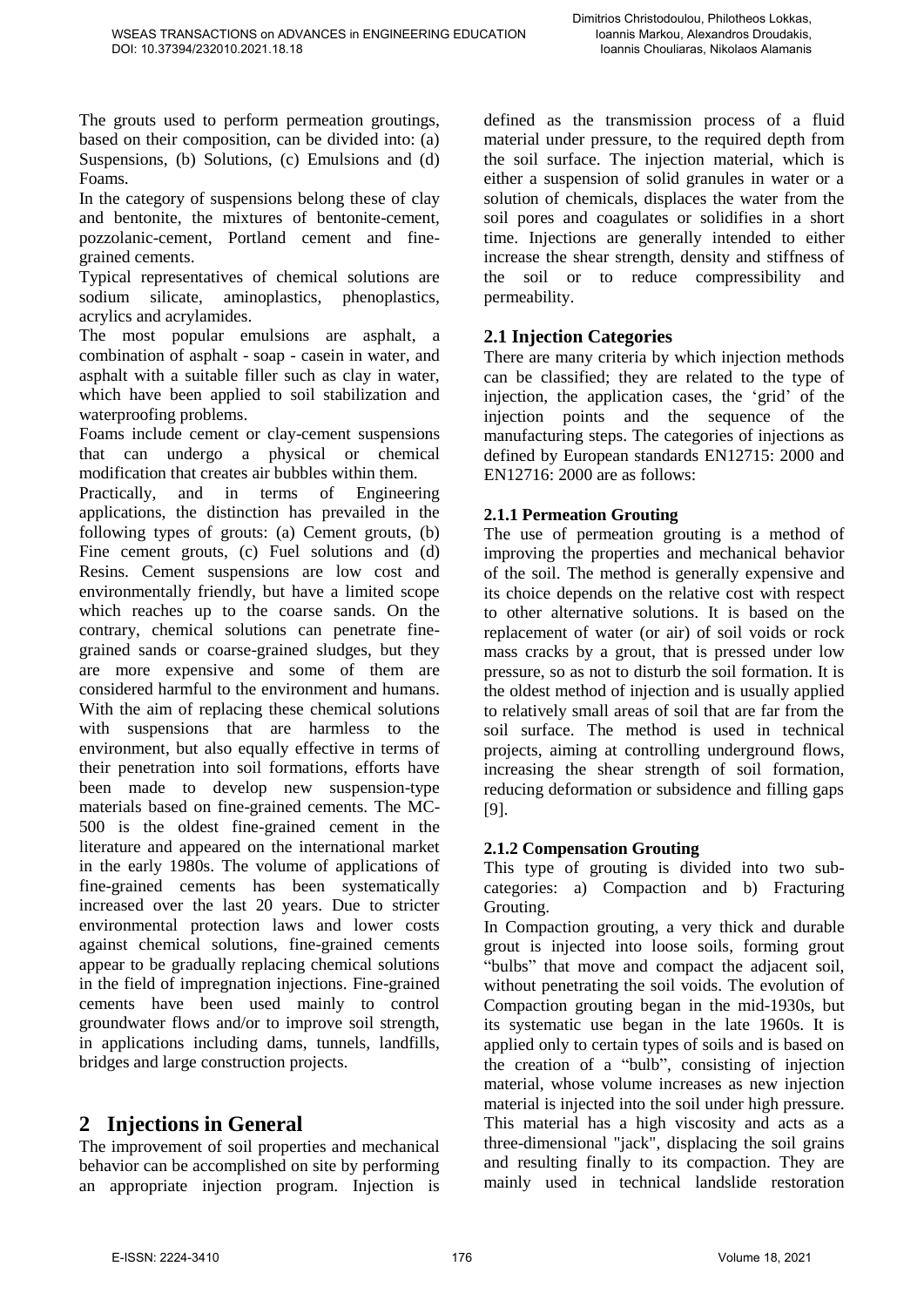projects and/or in order to strengthen the soil adjacent to tunnel excavations.

In Fracturing groutings, a high-density, lowviscosity grout is injected into the soil formation, causing it to fracture and eventually move from its original position. Due to the fracture they cause, they are also characterized as uncontrolled injections. Fracturing grouts are only used to repair subsidence.

#### **2.1.3 Jet Grouting**

Jet grouting is a soil treatment technique for stabilizing soft ground by mixing cement slurry with in-situ soil. Jet grouting has been widely used for soft ground modification in various underground projects to form base seals and buried grout struts for deep excavations, structural support around tunnel eyes at the entrance and departure sites of tunnel boring machine, as well as sealing of leaking joints in diaphragm walls [11]. High pressure jet injections have been used in Japan since about 1970. They first appeared in Europe in the 1980s and have recently begun to gain recognition as technically acceptable solutions in the United States and elsewhere. This is a technique that uses special drilling heads equipped with nozzles that spray water and injection material at high speed under high pressure. Water first corrodes the soil material and then mixes with injection material. Thus, a new material is created (mixture of soil and injection material) that has the desired properties. More specifically, the jet grouting involves the injection of cement slurry under high pressure from a nozzle fixed on a rotating monitor into the ground. The resulting high speed fluid jet erodes the in-situ soil and simultaneously mixes it with cement slurry to form a soil-cement column. Some applications have indicated that the shear strength of the soil-cement column could reach to several megapascal [11]. Jet grouting was initially patented in 1968, under the name Chemical Churning Pile (CCP) method, which is the fore runner of the single fluid system. With further improvement of the installation process and supporting equipment, alternate systems were developed, including the double fluid system, triple fluid system, multi-fluid method (SSS-MAN), Rodin Jet Pile (RJP) and Metro Jet System (MJS) (11). The appropriate procedure is as follows: a high-speed fluid (water jet or grout jet) is injected through small diameter nozzles into the subsoil to erode the surrounding soil, while the nozzles are rotated and lifted towards the ground surface at a constant speed. The eroded soil is simultaneously mixed with the injected grout to form the admixture, and a soil-cement column with a quasi-cylindrical shape would be formed after some days of solidification [11].

Based on the different methods of fluid injection, jet-grouting technology can be classified into three basic types: a) single fluid system (only grout), b) double fluid system (grout and air), or c) triple fluid system (water, grout, and air). The single fluid system utilizes grout as the cutting jet as well as to achieve cementation of the eroded soil. In the double-fluid system, a compressed air shroud is introduced around the grout jet to enhance the cutting distance of the grout jet. In the triple-fluid system, water is used for the cutting jet together with a compressed air shroud, and grout is injected separately through a lower nozzle at much smaller pressure to mix with the eroded soil. The adoption of a lower viscosity fluid such as water (in comparison with that of grout) allows the cutting distance to be further enhanced, especially in cohesive soils [11].

#### **2.2 Historical background on Permeation Grouting**

The first application of injections mentioned in the international literature is credited to the French engineer Charles Berigny, who in 1802 used grouts of clay and calcium oxides to stabilize stone walls in the port of Dieppe, which had lost their strength due to corrosion between the stones. Through this method, named by him "*procédé d' injection*", the stabilization and reduction of the permeability of the local alluvial deposits was achieved. Portland cement was first injected in England in 1838 by Marc Isambard Brunel to build the first Thames tunnel, and in France by Collin (1839) to fill cracks in the body of the Grosbois Dam [12, 13]. At the beginning of the  $20<sup>th</sup>$  century, due to the introduction of high-pressure pumps and pressure gauges, the ability to control the permeation pressure and the flow of grout increased considerably, resulting in a significant improvement on the equipment for performing an injection program [13]. The development of railway networks in the first half of the last century led to the widespread use of cement injections, especially for the repair and strengthening on the foundations of railway bridges to cope with the increased loads of trains. With James Greathead as a pioneer, between 1900 and 1930, mechanical systems and pumps were developed, capable of pumping high-pressure cement injection material deep into the ground. Through this way, problems related to the large dams that began to be built at that time and particularly problems of controlling the underground flows and strengthening the supports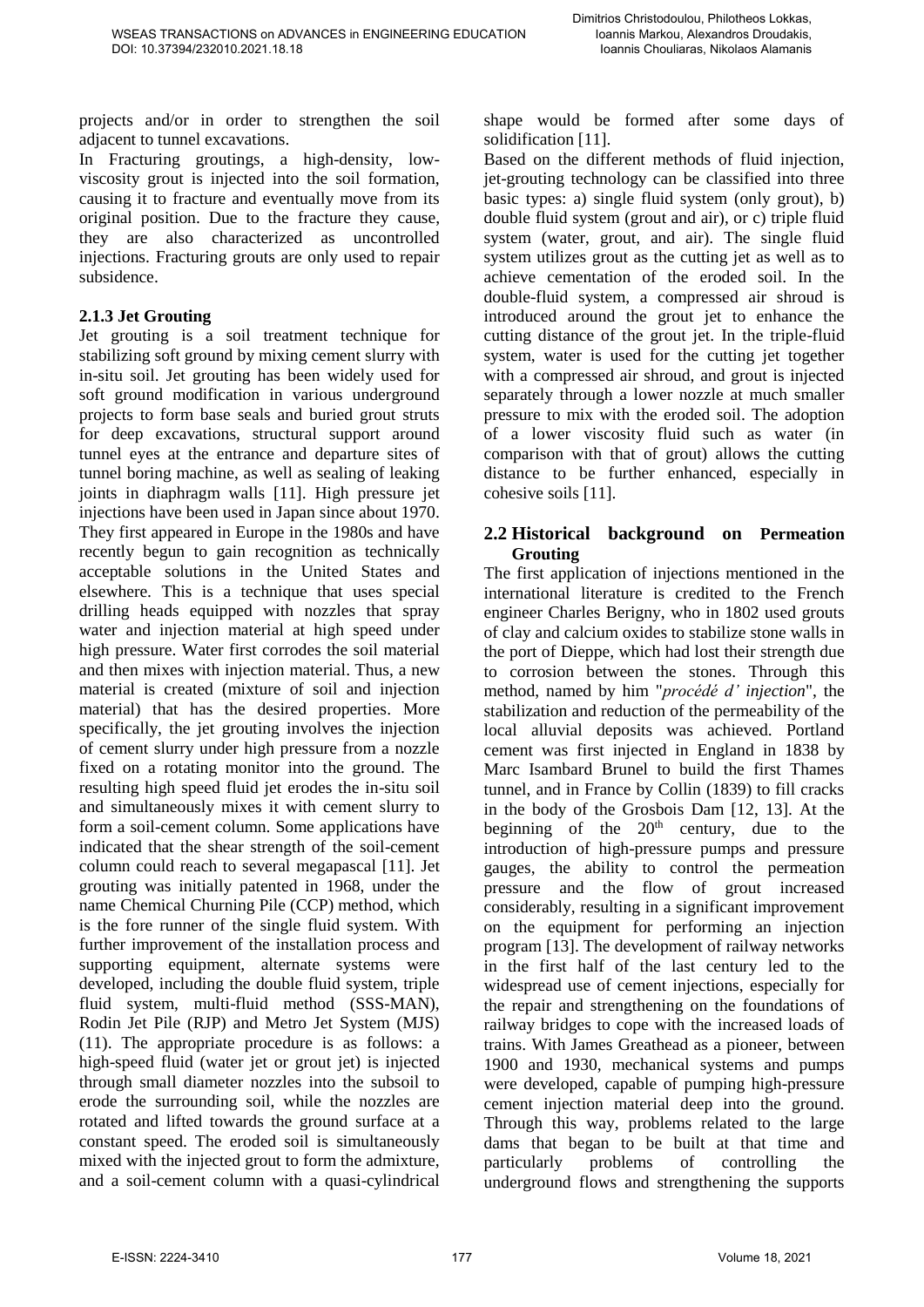of the dams were solved [9]. Along with the development of the injection's technique with cement grouts, the first injection materials based on chemicals in solution form began to appear. The first application of injections using a chemical solution (concentrated sodium silicate) was attributed to Jeriorsky, who introduced a "*twostage*" injection method and for this reason he was awarded a patent in 1886 [12, 13]. In 1909 Lemaire and Dumont proposed a "*one-step*" chemical injection method with a dilute solution of silicon and acid, which, however, in application, presented significant practical problems. In 1925, the Dutchman Joosten perfected the "*two-stage*" method based on sodium hydrated silicate and extended its scope to soils with fine sand granulometry. The system introduced by Joosten was widely used in the construction of the Berlin Underground in the 1930s. An important impetus to the application of injections was given in 1933 by the invention of the "*tube-à-manchette*" (TAM) by the Swiss engineer Ischy, which allows the permeation of grouts with different properties, in any order at any step of time in the same drilling [12, 13]. In 1934 Mayer developed a "*one-step*" method by which he was able to control the curing time of the silicate suspension by helping to solve some of the practical problems of Joosten's method. Reports of cement grouts injections are also related to the construction of the Estacada Dam barrier wall in Oregon, USA (1910-1912). The construction of the Hoover Dam (1932–1936), however, was the first large-scale application of cement injections for stabilization and contributed decisively to the development of the existing knowledge for the time. A significant improvement in grout quality was provided by the colloidal mixer invented in 1934 by J.P. Morgan and was marketed in England in 1937 by Colcrete. The rapid mixing achieved, resulted in the removal of air from the grout, improved hydration and increased the amount of fine cement grains. This resulted in the possibility of making grouts with a lower water to cement ratio (W/C), with less exudation and higher strength. This type of mixer is still used today [12]. During World War II (1939-1945) there was, as expected, a slowdown of growth in the field of injections. After its end, however, a rapid progress was made, especially in the field of chemical solutions. Very important is the invention of an acrylic chemical solution (AM-9) by Mello, Hauser and Lambe in 1953, which presented a slightly higher viscosity than water, had the ability to penetrate muddy soils and provided excellent curing time [13, 15]. In the early 1980s, this solution was replaced by less toxic chemical solutions with AC-400 as their main representative. Soletanche in 1957 developed a "*hard*" silicate solution using an organic ester capable of delivering sand resistances of 2–3 MPa [12]. From 1980 onwards, a shift was realized in technological development, towards a limitation on the use of chemical solutions, along with the development of new non-toxic materials, consisting of inorganic components that are less harmful to the natural environment [13, 16]. In this context, the effort to explore and develop new finegrained cements, which were and are still widely used in injections, was included.

### **2.3 Grouts for Permeation Injections**

In the literature there are several sources, in which the grouts are classified into categories based on different criteria (purpose of use, practical application, etc.). However, the most popular categorization of grouts is based on their rheology and cost [17]. According to EN 12715: 2000, they are distinguished as follows:

#### **2.3.1 Suspensions**

They are mixtures of water and solids with a grain size greater than 0.1 μm. They are the most economical solution compared to the grouts mentioned in the other categories and can be used to reduce permeability and increase the strength of soil formations. The viscosity of the suspensions increases dramatically during curing and takes a few hours up to a few days to obtain satisfactory strength. They generally exhibit Bingham-type rheological behavior. Grouts of this type are the suspensions of clay and bentonite, the mixtures of bentonite-cement, pozzolans-cement, pure Portland cement and fine-grained cements.

#### **2.3.2 Solutions**

They result from the dissolution of suitable chemical compounds in water and depending on the type of chemical compound used to prepare them, they are divided into: *True Solutions* and *Colloidal Solutions*. The actual solutions contain solids which present a size of molecules that mechanically cannot be separated from water. They show a very low viscosity that remains constant up to the hardening of grout, which occurs extremely abruptly (from a few seconds to an hour). Resins belong to this category. The resins have a viscosity ranging from 2 to 10 cP, behave like Newtonian fluids and generally undergo significant shrinkage, which leads to a reduced strength. There are several types of resins. Some of them, like phenoplastics, aminoplastics, polymers (foam materials) and polymethyl acrylates (PMAs) are still used, while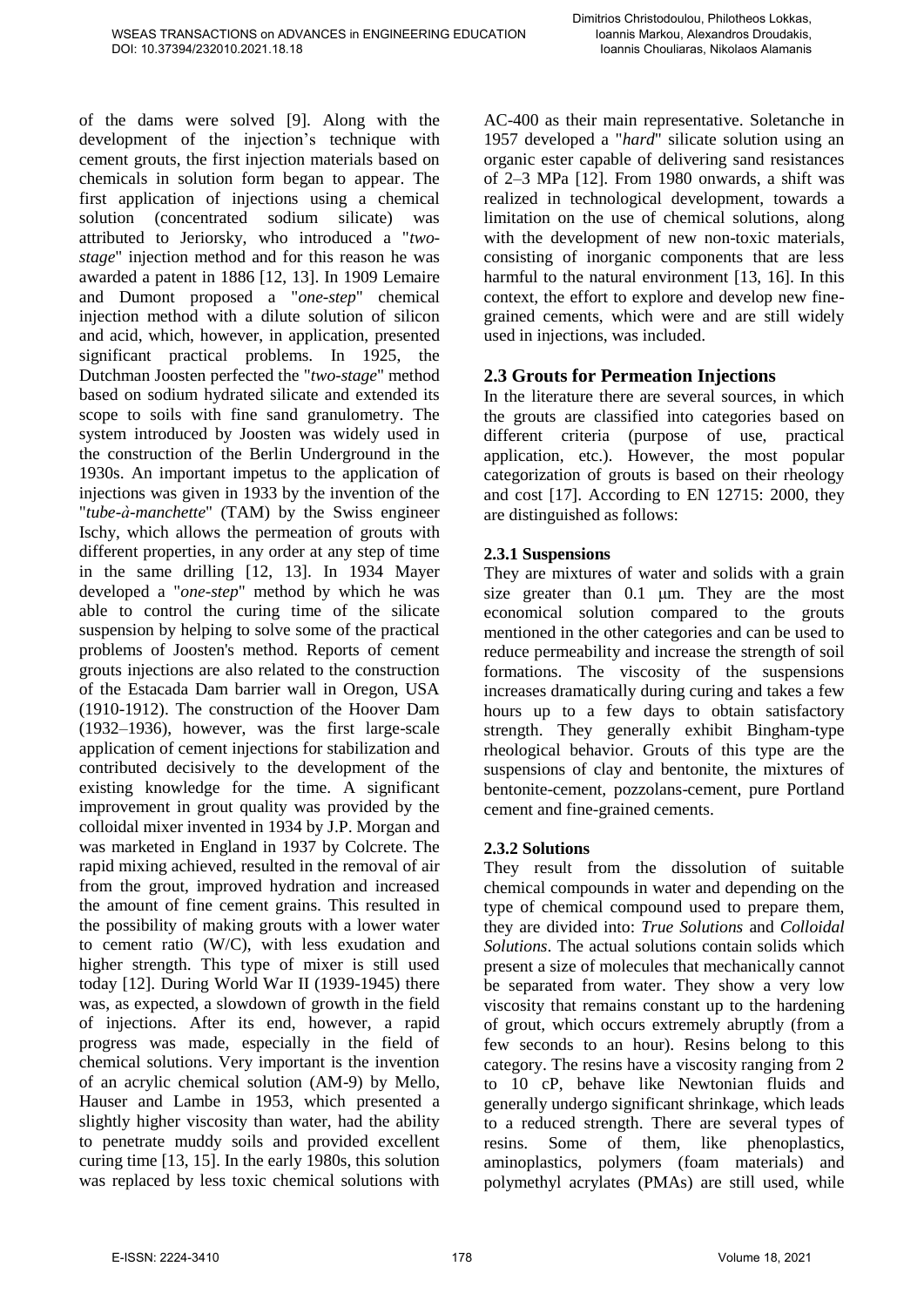acrylamides and lignosulfonates have not been recently used in applications due to their toxicity [13].

Colloids are characterized by granules of solids that are larger in size than molecules but smaller than the solids in grouts  $(0.001 \mu m < d < 0.1 \mu m)$ . Their viscosity varies according to the admixtures used. At the beginning, the viscosity is low and gradually increases during the hardening, which, can last from several minutes up to a few hours. The modern composition of silicate solutions mainly requires the dissolution of sodium silicate in water with an inorganic (sodium aluminate) or organic (esters) hardener. A typical silicate solution with a composition of 50-60% sodium silicate, 8-10% hardener and 30-42% water has a viscosity between 10 and 200 cP and behaves like a Newtonian fluid. The strength of these solutions depends on the silicon content (higher content increases the strength) and the type of hardener. In general, these grouts do not have high strengths and for this reason are used only to reduce the permeability of soil formations.

Some researchers also place fine-grained cement grouts in this category [13], while there are several sources that refer to solutions similar to the rheological behavior of fine-grained cement with high water to cement W/C ratios during the first hours after their preparation. [18, 19].

#### **2.3.3 Mortars**

These are very dense grouts that consist of components similar to those of grouts, have a high angle of internal friction and are most commonly used for compaction or cavity filling injections.

# **3 Suspension - Type Grout Components**

As mentioned in the previous paragraph, suspension-type grouts can even be soil-water mixtures. These grouts are the most economical solution, but at the same time they show many important disadvantages such as the inability to develop strength along with the difficulty of penetration. The most popular suspension - type grouts are those based on cement, whose main components are the common Portland cement and water. Depending on the needs of each application (high initial strength, resistance to chemical environment) it is possible to use different types of cement (aluminum, slag, etc.) instead of common cement. In addition, it is possible to add to the grouts some solids (sand, clay) with the main purpose of reducing the cost of injections, while the use of admixtures such as fly ash, slag silica fume and addition of chemical improvers (i.e. water reducers, superplasticizers, coagulation accelerators etc.) aims to improve some properties. The following sections list all the ingredients used in the manufacture of cement grouts and additionally indicate how they act on the properties of grouts.

## **3.1 Water**

The quality of the water, used to make the cement grouts, should be controlled from the beginning because it is an important parameter of their composition. Generally, drinking water is considered suitable for the preparation of cement grouts [12, 20]. According to Van der Stoel [13], the pH value is the regulatory factor on the basis of which the choice should be made. This is based on the fact that the acidity of the water affects the setting time of the grouts. He argues, in fact, that when pH values range from 6 to 8, the effect of acidity is considered negligible. Also, water, which contains sulfates  $(> 0.1\%)$ , chlorine  $(> 0.5\%)$ . sugars, suspended solids especially organic, or presents a high alkali content, is dangerous, especially for applications with high strength requirements in the presence of steel. Weaver (1991) [21], finally, proposes the use without testing whether the water is pure, i.e. without a salty, saltish or bitter taste).

## **3.2 Cement**

Cement is a mortar, which, when mixed with water, can thicken and harden both in air and in water. It is mainly an excellent hydraulic mortar, which combines high hydraulicity and strength. Common Portland cements are mainly used for permeation grouting. The raw materials, which are necessary for the preparation of the main phases of Portland cements, are those that contain the oxides of calcium (CaO), silicon (SiO<sub>2</sub>), aluminum (Al<sub>2</sub>O<sub>3</sub>) and iron  $(Fe_2O_3)$ . Limestone gives CaO, while clay gives  $SiO_2$ ,  $Al_2O_3$  and  $Fe_2O_3$ . Marls contain all four oxides in varying amounts depending on their composition. Furthermore, silica sand contains SiO<sub>2</sub> and bauxite  $Al_2O_3$ . The main phases of Portland type cements are the following [22]:

- C3S silica
- Calcium silicate  $C_2S$
- C3A alumina
- Aluminum-iron calcium  $C_2(A, F)$

The above phases are not present in the cements completely pure, but with small admixtures of MgO,  $TiO<sub>2</sub>$ ,  $K<sub>2</sub>O$ ,  $Na<sub>2</sub>O$ ,  $Mn<sub>2</sub>O<sub>3</sub>$  etc. Portland cement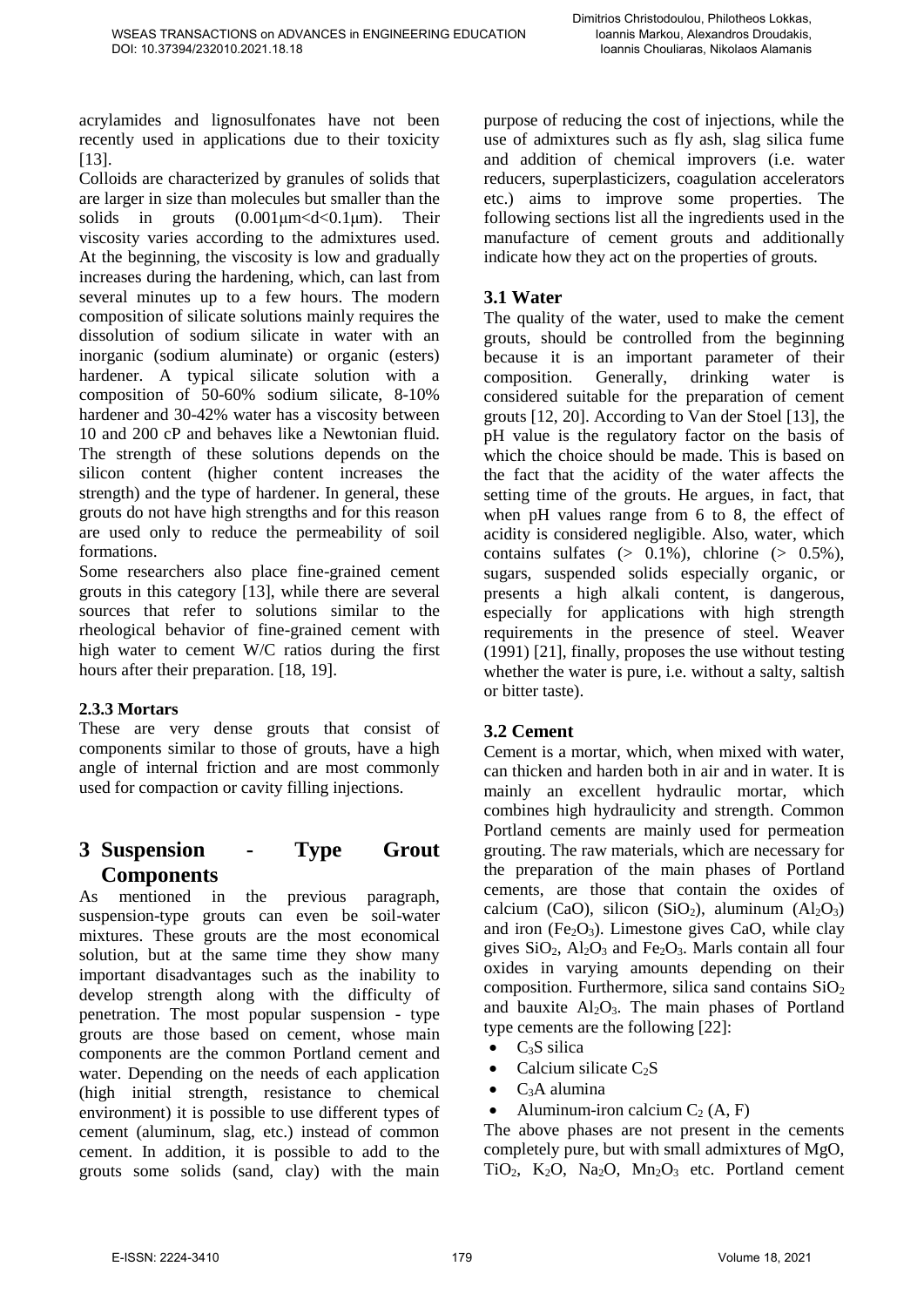consists of clinker and gypsum (or gypsum and anhydride), which are collected in a very fine powder with a special surface of Blaine 2200-6000  $\text{cm}^2/\text{gr}$ . The amount of gypsum that grinds together with the clinker depends on the fineness and type of cement and is necessary to regulate the setting. However, for reasons of volume stability, the amount of cement must be limited. Clinker is a product of firing (shells or extruders) of blast furnaces and the materials from which it is made are usually limestone and clay or marls that contain both materials. To improve the proportions of the firing mixture, silica sand and iron oxides can be added [22]. Cements have standard mechanical, chemical and physical properties, which are determined by performing standard tests. According to the European Standard EN 197-1: 2000, these properties are: strength after 2, 7 and 28 days, the initial setting time and the swelling after setting. Important properties of Portland cements are also Blaine fineness, density and loose weight. The most important property for choosing the right cement for injections is its fineness, which is expressed by the special Blaine surface (in cm<sup>2</sup>/gr and m<sup>2</sup>/gr). The finer the cement is ground, the larger the surface to react with water and therefore the reaction (hydration) takes less time. The cement grains react with the water on their surface and this reaction proceeds gradually towards the center, until the grain is completely hydrated. If the fineness is low, the cement grains are not fully hydrated, while in cements with very high fineness we have the appearance of cracks in the hardened cement paste. The German Regulations define only a lower limit (minimum limit) for fineness at  $2200 \text{ cm}^2/\text{gr}$  [22]. In general, in common Portland cements the fineness ranges from 350 to 800  $\mathrm{m}^2/\mathrm{gr}$  [17]. However, the fineness is not enough to ensure the optimal choice of cement, but should be combined with the knowledge of its granulometric curve. Most common cements have a maximum grain diameter ranging from 50 to 200 μm, thus limiting the scope of application of cement injections in coarse-grained soils with  $D_{10} \ge 1$  mm and  $k \ge 5 \cdot 10^{-2}$  cm/sec and in rocks presenting cracks of thickness  $\alpha \ge 160$  μm [23]. Due to these limitations, arose the need for the production of new fine-grained cements that would be the basis for the preparation of grouts with improved properties, able to penetrate into finer formations. In the following paragraphs, issues related to the aforementioned materials are developed in detail.

## **3.3 Additives**

The term additives refers to natural or artificial materials that are added to cement grouts to improve certain properties and/or reduce their manufacturing costs. In the international literature they appear under various terms and mainly with the term "fillers" and are divided into non-active materials that are inert (sands, clays) and pozzolans and chemical property improvers that are active ingredients [24].

## **3.3.1 Sands**

It is added to pure cement suspensions for the purpose of making economical grouts, especially in cases where a high solids content, a low water content and a relatively high shear strength are required.

Sands with a grain size between 5 and 0.075 mm are preferred, but in cases where the permeation length or distance is greater than 300 meters the maximum grain size should be reduced to 0.5 mm while the ratio of sand to cement should not be higher than 3:1, so that the grains of sand remain in suspension and do not precipitate [24].

In general, in cases where large gaps are required to be filled, a sand-to-cement ratio of up to 10:1 is suggested [17].

## **3.3.2 Clays**

The small grain size, the ability to absorb water, but also to form dense structures even in small contents, led to the use of clays in cement suspensions as it reduces exudation [24]. Different types of clays can be used (natural clay, kaolin, illite, etc.), but the most common clay in the field of injections is bentonite, which has a water absorption capacity of more than 500% (5 times its weight) [25].

The use of bentonite improves the resistance to exudation under pressure, increases stability and penetration, but also increases viscosity and cohesion [26], significantly reduces the rate of resistance [24] and the final strength of grout [27].

Bentonite is added to the cement suspensions in prehydrated form (suspension in water) and always before the introduction of other ingredients into the mixture. Otherwise, the grout presents strong cracks while the ability to stabilize the suspension is dramatically reduced [26].

There are several types of bentonite, but in the field of permeation injections, montmorillonite silicate is considered to be the most effective choice [17, 27].

#### **3.3.3 Pozzolans**

Pozzolans are silicate and aluminosilicate materials, which usually do not exhibit cementing properties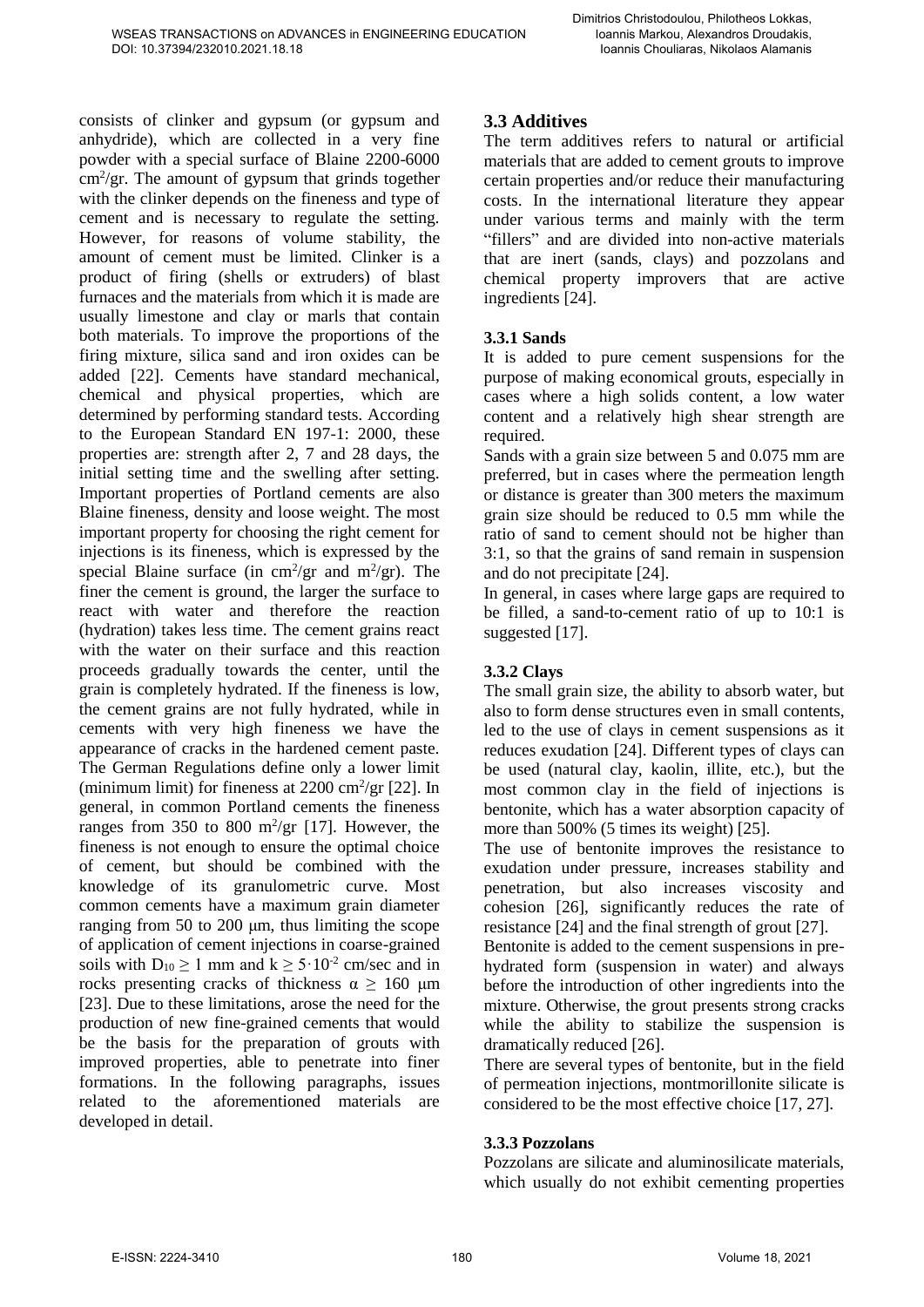on their own, but have the potential - in the presence of free calcium in the cement - to take part in the hydration process [24]. They are distinguished in natural and artificial pozzolans, the most important of which are the following:

#### *Slag*

It is an artificial pozzolan, which is a non-metallic by-product of iron ore processing. The main type of slag used in the preparation of suspension type grouts is the blast furnace slag and participates as a cement substitute in grouts in up to 45% [26]. It takes an active part in the hydration process of the cement and can react with other additives to make ettringite. However, in the absence of other ingredients it hydrates very slowly and for this reason it should always be used in combination with cement. This reduced slag hydration capacity is ideal for increasing the initial setting time and, therefore, slag is used to control the setting time of fine-grained cements. In addition, it is added to cement grouts to react with calcium hydroxide in order to reduce the porosity of the suspension mass and improve the resistance to chemicals [26].

#### *Fly ash (FA)*

It is a low-cost artificial pozzolan, which comes from the cleaning of the flue gases in the chimneys of the coal combustion plants for the production of electricity. There are two types of ash (C and F), which differ in their chemical composition depending on the type of coal used for combustion. The use of ash in cement grouts slightly reduces exudation, improves resistance to exudation under pressure and permanence [27] and slows down the hydration process and the rate of resistance development [26]. In fine-grained cement grouts it presents the same effect as slag, but leads to grouts of lower resistance to unobstructed compression. It has to be noted that the participation of type C fly ash in the grouts at a rate of more than 15% by weight of cement, leads to their rapid deterioration [26].

In addition to many environmental benefits, fly ash utilization provides end-products with superior engineering and physical qualities as well as economic benefits, considering the utilization potential in construction-related applications such as cement production and concrete products in the form of highway pavement concrete, structural concrete, and roller compacted concrete, bricks, blocks and paving stones; artificial lightweight aggregate, structural fills or embankments, stabilization of waste materials, mineral filler in asphalt paving, flowable/structural fill and grouting mixes. The fly ash, being a cementitious coal combustion by-product, promises high volume utilization in grouting applications by addition of other mineral admixtures when necessary. The fly ash grouts provide required engineering performance in improving ground stability by increasing strength and shearing resistance as well as reducing the permeability of soils treated with enhanced technical, rheological, durability and economic advantages over sand and cement grouts. The fly ash grout is also cost-effective when alternative suspension, emulsion or solution materials are considered. Fly ash grout composite formed of various combinations of high-volume fly ash, cement, lime and high range water reducing chemical admixture has been investigated to define short-term engineering performance in terms of physicochemical (chemical compound analysis, unit weight, void ratio, specific gravity, linear shrinkage, hydraulic conductivity) and mechanical properties (unconfined compressive strength and flexural strength), excluding durability as the long-term engineering performance. The overall short-term engineering performance indicates high volume fly ash utilization potential in grouting applications.

#### *Silica fume (SF)*

This type is a by-product of the production of silicon or silicon-containing alloys with a content of at least 75%. The proper disposal of silica fume, as an industrial waste, is one of the major issues for environmentalists since leaving it directly in the environment may cause severe health problems. On the other hand, the amorphous structure, high  $SiO<sub>2</sub>$ content, and large specific surface area make the silica fume reactive to the alkali product of cement to produce the additional amounts of calciumsilicate-hydrate (CSH) phase, enhancing the bonding of solid phase and improving the strength of cement-silica fume binary system considerably. Silica fume is a fine-grained powder (grain size  $\langle$ 1 $\mu$ m) and is used in cement grouts to improve the penetration and permanence and also to reduce the permeability of the grout [26]. Furthermore, through the use of silica fume it is possible to improve the stability, the resistance to exudation under pressure, but also the strength of the grout by reducing the porosity of its mass. The use of silica fume as a substitute for cement is proposed in a content of up to 10% by weight of dry cement [27]. Furthermore, the particles of silica fume are 100 to 150 times smaller than the cement grains and because silica fume particles have near-perfect spheres, they can occupy the micro voids in the matrix and provide a much denser structure, which in turn may decrease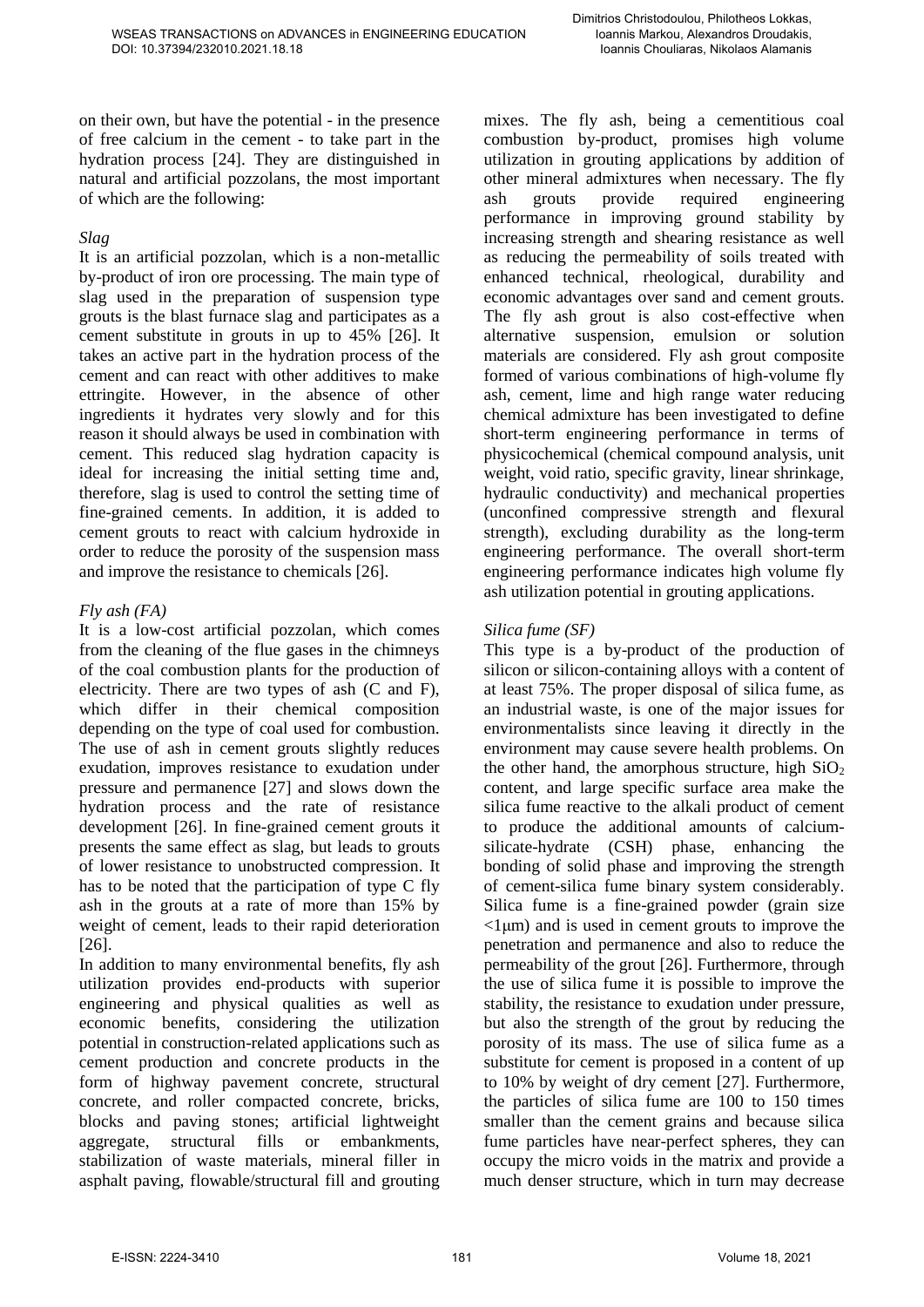the permeability of the system and therefore increase its resistance to the aggressive environment [29, 30]. Apart from pozzolanic activity and filling effect of silica fume, this material may affect the hydration kinetics [31, 32] this is because silica fume particles may prepare more nucleation sites, a process that accelerates the hydration reactions of cement and contributes towards a decrease of the setting times [33]. Therefore, silica fume, as an additive, can partially be replaced with cement, which could result in promoting the performance of the cement, contributing to waste recycling of silica fume, and also reducing the production demand for cement, thus mitigating carbon emissions since it has been reported that the production of one ton of cement, on average, generates 0.7 to 1 tons of carbon dioxide [34].

#### *Natural pozzolan*

It is found in nature in various rock formations or can arise from clays and shales. Known types of natural pozzolan are Theraic earth and Trasi, for which their successful use in cement grouts has been reported [26]. In particular, they react with calcium hydroxide to produce secondary ettringite, thus yielding grouts with improved durability. In addition, the use of these materials slows down the rate of their strength and reduces the heat released by hydration reactions. The latter effect is considered desirable in cases where large amounts of grout are required [26].

#### **3.3.4 Chemical Property Improvers**

The term "chemical property improvers" refers to chemicals that are added in small quantities to cement injections to improve their specific properties. In the international literature these materials appear in various terms, but in recent years the terms "admixtures" (EN 934-2: 2001) or "chemical admixtures" (ASTM C 494-04) have prevailed. The main types of chemical property improvers are:

#### *Liquidators or Plasticizers*

They are the main and most widespread category of chemical improving properties of concrete and grout. In the international literature but also in scientific standards (EN 934-2: 2001, ASTM C 494- 04) it is possible to be found with the term "water reducers". The liquidators improve the rheological properties of the grouts causing a reduction in their viscosity and coherence, thus enabling the preparation of grouts with lower ratios of water to cement (W/C) under the same rheological characteristics. It is typically reported that a cement grout with a W/C ratio of 1:1 containing a liquidator has comparable rheological properties to a cement grout without a liquidator and a W/C ratio of 3:1 or 4:1 [25].

Materials with even greater potential to affect the rheological properties of cement grouts are the Superplasticizers (SP) or High Range Water Reducers (HRWR).

Van der Waals forces, that are attractive along with electrostatic forces that are attractive or repulsive, are exerted between the cement grains suspended in the water. Of these forces, only electrostatics can be neutralized and this is influenced by liquidators [28]. The drastic ingredients of the liquidators adhere to the surface of the granules and either alter the electrical charge of the granules by making the electrostatic forces purely repulsive (naphthalene sulfonate and formaldehyde sulfonate melamine products) or separate the granules, creating chains of various polymers.

Many commercially available liquidators possibly exhibit combined effects in cement grouts. Thus, according to their properties the liquidators can accelerate coagulation or hardening, or, vice-versa, decelerate coagulation, as it happens in the case of superfluidizers (EN 934-2: 2001, ASTM C 494-04). More information on the use and action of fluidizers and superfluidizers is provided by Eklund (2005) [28].

#### *Accelerators*

These are mainly inorganic salts that are used to increase the rate of resistance for the suspension, speeding up the hydration process. These materials are divided into two main categories: coagulation accelerators and curing accelerators.

In practice, most materials of this type cause both effects (e.g. calcium chloride) and for this reason it is not easy to include a product in one of the two categories. Sodium silicate (water glass), calcium chloride, sodium aluminate are mentioned as typical coagulation accelerators, and potassium carbonate and sodium carbonate are mentioned as typical curing accelerators [25]. The dose of the accelerator must be calculated accurately, as an incorrect use can cause side effects such as slowing of coagulation or excessive hydration. Also, the choice of the appropriate accelerator should be based on the type of cement used. For example, calcium chloride is reported to act as a retarder on slag-based grout and aluminum cements. In many cases, accelerators can affect the permanence of the suspension, while chloride-containing accelerators cause corrosion of the steel in the reinforced concrete [28].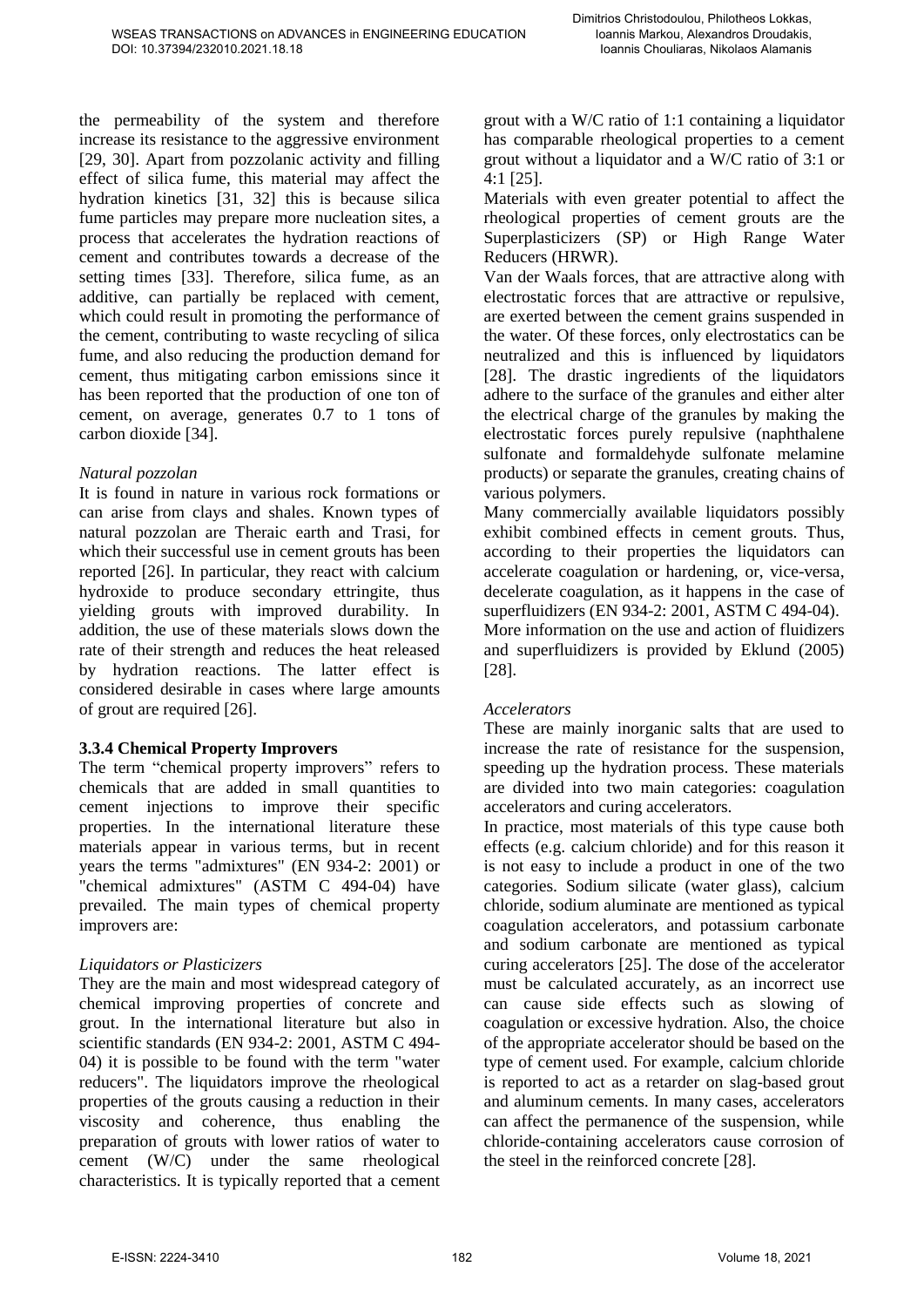#### *Retarders*

Retarders have the opposite effect on grout behavior compared to accelerators. In particular, they cause an increase in the time required to start the hydration process. Typical retarders are sugars, citric acid and lignosulfonates. In general, the use of injectors is not very widespread [25].

#### *Flow regulators or viscosity enhancers*

These are chemicals that have the ability to regulate the flow properties of grouts and adapt them to the requirements of the projects. They are distinguished in the high molecular weight materials, that create grouts with "short duration" flow (gel grouts that remain insoluble in water), and in the low molecular weight materials, that create grouts with "long duration" flow (grouts in a liquid state for a satisfactory period of time). In general, flow regulators form grouts with shear thinning behavior. Grouts with this type of rheological behavior, flow when under pressure and harden sharply when at rest. In this way, the grout shows increased resistance to exudation under pressure, which can be improved up to 10 times [26]. There are several types of viscosity improvers (polyacrylic polymers, polyvinyl alcohol, etc.), but the most common and effective type is welan gum. It is a high molecular weight biopolymer which is typically added to cement suspensions with a content of 0.1% - 0.2% by weight of cement [26].

## **4 Fine-grained Cements**

Common cement-based suspensions -as defined by the various standards (ASTM C 150-04, EN 197-1: 2000, etc.)- are capable of penetrating coarsegrained soil materials effectively (e.g. gravel and coarse-grained sands) with a permeability of  $10^{-1}$ cm/sec and above [35]. Various types of chemical solutions are used to reinforce lower permeability soils (up to  $10^{-4}$  cm/sec) that can penetrate into soil formations such as fine sands and sludges. However, it has been shown that materials of this type have significant disadvantages, such as high cost, unsatisfactory durability, low strength and can also cause environmental pollution due to their toxicity [15, 35, 36, 37]. In the last thirty years, new materials have been developed, which are presented as a counter-proposal to the use of chemical solutions for the above problems. These are extremely fine-grained cements whose suspensions have the ability to penetrate and reinforce even finegrained sands [18, 38, 39, 40, 41, 42, 43, 44]. The main advantage of these materials over chemical solutions is that they are composed entirely of minerals and thus do not cause adverse environmental effects.

### **4.1 Definition**

For the reinforcement of soils, characterized as medium or fine-grained sands, various types of solutions have been developed in the last thirty years that are able to penetrate effectively into soil formations with a permeability coefficient of up to 10-4 cm/sec. These solutions, which are mainly chemical, have significant disadvantages associated with high cost, unsatisfactory durability and environmental impact due to their toxic behavior [14, 35, 36]. On the other hand, mortars developed on the basis of common cements can penetrate effectively into coarse-grained soils (e.g. gravelly and coarse-grained sands) with a permeability of 10- 1 cm/sec [35]. Therefore, in order to achieve satisfactory penetration with the least possible impact on the natural environment, the use of finegrained cements for the preparation of suspensions that are capable to permeate fine-grained formations has been proposed in recent years [9, 18, 38].

### **4.2 Categorization of Fine-Grained Cements**

The categorization of cements into "fine-grained" along with their clear separation is based on the establishment of certain criteria and standards that are applied. The Norwegian standard separates the fine-grained cements into: microfine with  $d_{95}$  < 30 μm and ultrafine with  $d_{95}$  <15 μm [25]. In the USA, according to the ACI Committee 552, fine-grained cements are those that show a maximum grain size,  $d_{\text{max}} = 15 \text{ µm}$  [45], while the European standard EN 12715: 2000, defines as fine-grained (microfine cements) those with  $d_{95}$  <20 µm and Blaine fineness  $> 8000$  cm<sup>2</sup>/gr. Finally, in Britain, ultrafine cements are defined those having a maximum diameter of grain  $d_{max} < 6 \mu m$  [12].

#### **4.3 Methods of Preparation**

The preparation of suspensions from fine-grained cements is carried out by two methods: the dry and the wet grinding process [46]. Most fine-grained cements are produced by the dry method and are products of grinding Portland common cement, blast furnace slag or some pozzolan. Grinding takes place in special mills, in which the size of the maximum grain is reduced [26]. The second method of making fine-grained cements, referred to in the literature as the wet method, grinds the cement in mills in the presence of water, on site.

Efforts in this direction have led to the production of suspensions called Microsol [35] and Cemill [47], although there are other standard methods of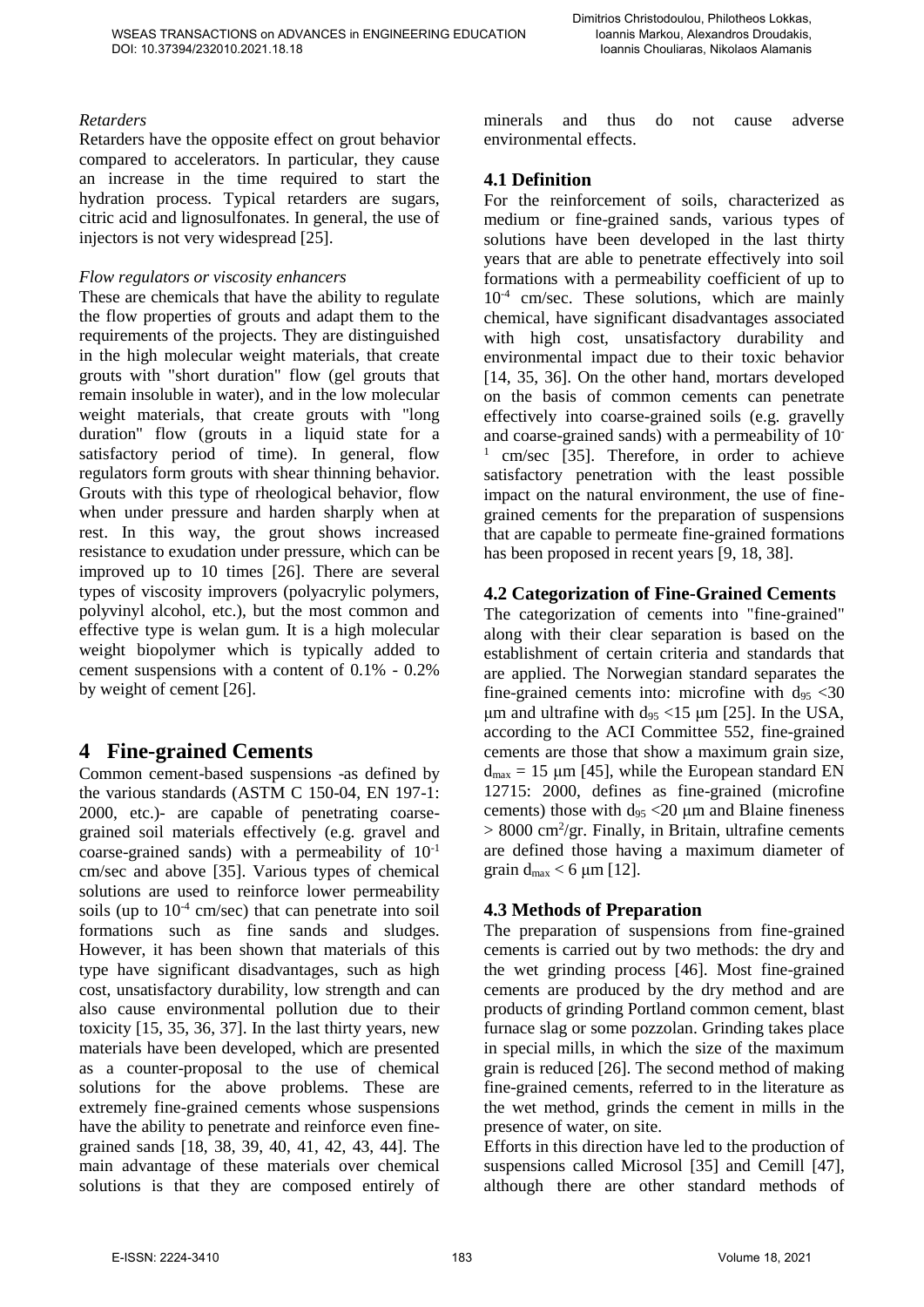preparing suspensions, such as Ahrens (1997) [48] and Huang et al. (2002) [46]. However, Cemill suspensions appear to have a very short workability and require a complex manufacturing process, while Ahrens suspensions do not exhibit satisfactory rheological properties and result from extremely slow process [26]. Naudts and Landry in 2003 [49] introduced the PASREM grinding machine which enables the preparation of suspensions in a short period of time along with satisfactory rheological properties. In general, the wet method allows the production of the desired amount of suspension by reducing waste, favors more accurate project budgets and requires much lower costs compared to the preparation of fine-grained cements with the dry method. However, it does not allow the production of materials with a maximum grain size of less than 18μm [49].

#### **4.4 Fine-grained Cements as Commercial Products**

A significant number of commercially available fine-grained cements has been developed in recent years. Specific information on the production method and composition of these fine-grained cements is not available from the producers. Table 1 below gives the trade names of some fine-grained cements and their characteristics, based on the existing information from the international literature. The MC-500 is the oldest fine-grained cement in the international literature and is produced by the Japanese cement company Onoda Cement. Following the absorption of the company by Taiheiyo Materials, this product is available in the market of Southeast Asia and Australia under the brand name Alofix MC, while in the USA under the name MC-500. It is a mixture of finely ground Portland cement and slag in a ratio of 4:1 [50], which consists only of minerals and has a specific gravity of  $3.0 \pm 0.1$  gr/cm<sup>3</sup>. Its manufacturers recommend its combined use with the NS-200 hyperplasticizer at a dose of 2% by weight of dry cement. From Figure 1 it yields that MC-500 / Alofix MC based cement suspensions can achieve penetration comparable to that of chemical solutions. SuperFine and SuperFine-L are finegrained, slag cements manufactured by the Japanese company Nittetsu. They have an average grain size of 3  $\mu$ m and a specific gravity of 3.0 gr/cm<sup>3</sup> and 2.92 gr/cm<sup>3</sup> , respectively [21]. The use of Nittetsu SuperFine has been reported by several researchers [51, 52, 53]. Clarke introduced later the MC-500 to the U.S.A. under the trade name M5 and then manufactured M1 and M3 cements [54, 55, 56]. giving them the trade names MC-100 and MC-300 respectively. MC-100 is a fine-grained slag, while MC-300 is a fine-grained Portland cement [57, 58, 59].

| <b>Commercial</b><br><b>Designation</b> | <b>Manufacturer</b>               | <b>Country of</b><br>origin | <b>Fineness by</b><br>Blaine $m^2$ /kgr | <b>Feature Size</b><br>Granules µm |
|-----------------------------------------|-----------------------------------|-----------------------------|-----------------------------------------|------------------------------------|
| * MC-500 / Alofix MC                    | Taiheiyo Materials                | Japan                       | > 800                                   | $d_{max} = 15$                     |
| $$MC-300$                               | <b>DeNeef</b>                     | U.S.A.                      | > 1300                                  | $d_{\text{max}} < 40$              |
| $*MC-100$                               | (Taiheiyo Materials)              |                             | >1200                                   | $d_{\text{max}} = 8$               |
| <sup>\$</sup> Microblend A              | Microblend                        | Canada                      | >1200                                   | $d_{\text{max}} < 20$              |
| Microblend AF                           | Solutions Inc.                    |                             | >1200                                   | $d_{\text{max}} < 20$              |
| *Spinor A6                              |                                   | France                      |                                         | $d_{98} = 6$                       |
| *Spinor A12                             | Ciment d'Origny<br>(Holcim Group) |                             | >1000                                   | $d_{98} = 12$                      |
| Spinor A16                              |                                   |                             | 1200                                    | $d_{98} = 16$                      |
| <b>MC 20 RS</b>                         | Holcim Brazil                     | <b>Brazil</b>               |                                         | $d_{98} = 20$                      |
| *Fine Hard                              | Mitsubishi Materials              | Japan                       | 1260                                    | $d_{\text{max}} = 12$              |
| Micromix                                |                                   |                             | 1200                                    | $d_{max} = 10$                     |
| #Mikrodur R-F                           |                                   |                             | 1200                                    | $d_{95} = 16$                      |
| <sup>#</sup> Mikrodur R-U               | Dyckerhoff AG                     | Germany                     | 1600                                    | $d_{95} = 9.5$                     |
| <sup>#</sup> Mikrodur R-X               |                                   |                             | 1900                                    | $d_{95} = 6$                       |
| <sup>\$</sup> Mikrodur P-F              |                                   |                             | 1200                                    | $d_{95} = 16$                      |

Table 1. Trade names and characteristics of fine-grained cements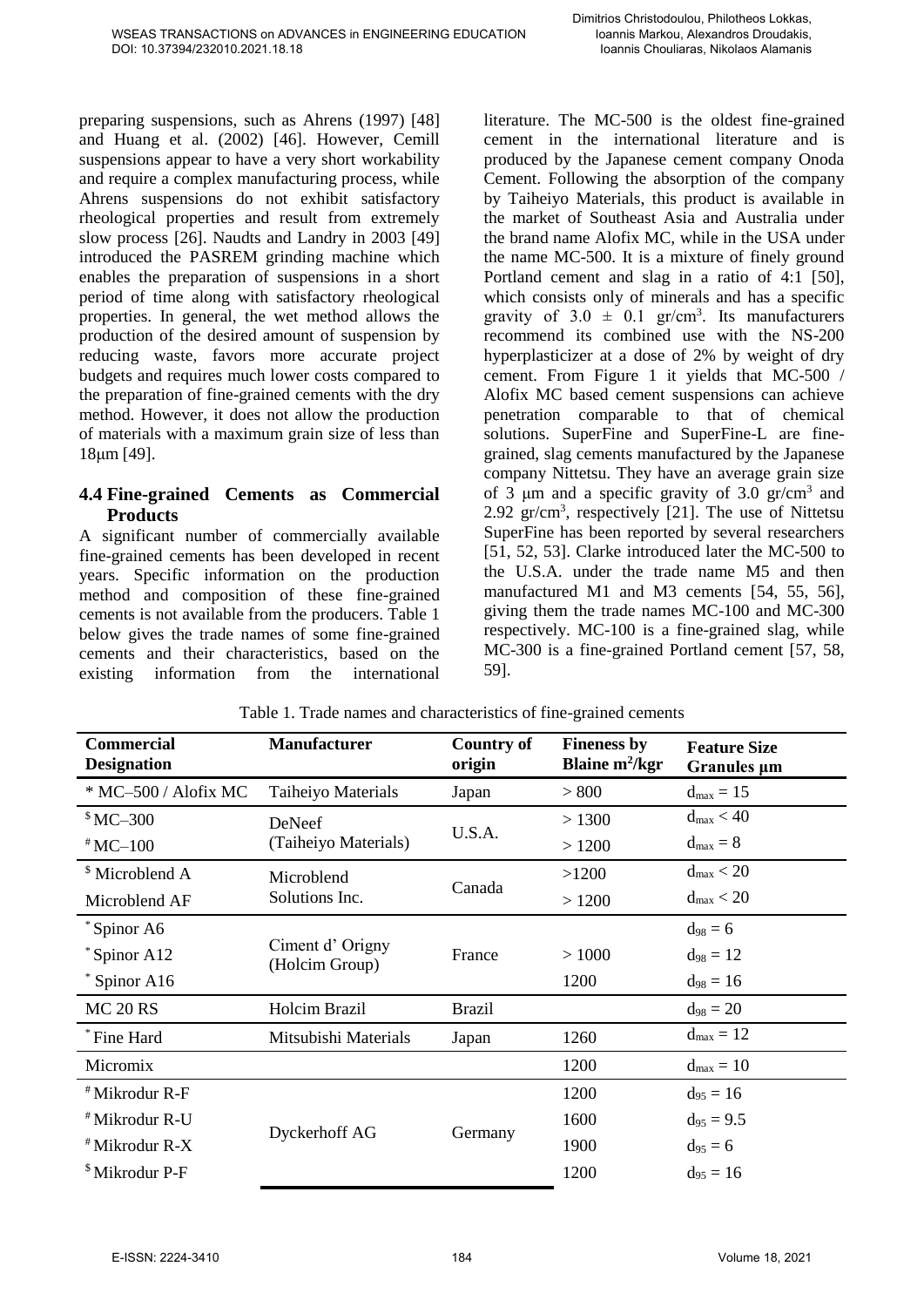| <sup>\$</sup> Mikrodur P-U |                                               |             | 1600       | $d_{95} = 9.5$        |
|----------------------------|-----------------------------------------------|-------------|------------|-----------------------|
| <sup>\$</sup> Microcem A   | Addiment                                      | Germany     | 1400       | $d_{95} = 9$          |
| <sup>\$</sup> Microcem B   | (Sika AG)                                     |             | 1500       | $d_{98} = 8$          |
| Type V Premium             |                                               | U.S.A.      | 1710       | $d_{90} < 5$          |
| Type V Standard            | <b>U.S Grout</b>                              |             | 1510       | $d_{90} < 8$          |
| * Superfine                |                                               | Japan       | > 900      | $d_{\text{max}} = 10$ |
| Superfine-L                | Nittetsu Cement Co.                           |             | > 900      | $d_{\text{max}} = 10$ |
| Micro A                    | Ube Industries Ltd.<br><b>Cement Division</b> | Japan       | 1010       | $d_{98} = 20$         |
| Micro N                    |                                               |             | 990        | $d_{98} = 20$         |
| Micro S                    |                                               |             | 1020       | $d_{98} = 20$         |
| <sup>\$</sup> Rheocem 650  | <b>BASF</b><br>Construction<br>Chemicals      | Switzerland | >625       | $d_{95} < 15$         |
| <sup>\$</sup> Rheocem 800  |                                               |             | > 800      | $d_{98}$ < 15         |
| <sup>\$</sup> Rheocem 900  |                                               |             | > 900      | $d_{98}$ < 10         |
| <sup>\$</sup> Ultrafin 12  | Cementa AB                                    | Sweden      | 2200 (BET) | $d_{95} = 12$         |
| <sup>\$</sup> Ultrafin 16  | (HeidelbergCement)                            |             | > 800      | $d_{95} = 16$         |
| Micro Matrix               | Halliburton                                   | U.S.A.      | > 900      | $d_{98} = 15$         |

**Cement based on: \$ Portland, # slag, \* Portland + slag** 



Fig. 1: Comparison of the penetration of MC-500 / Alofix MC cement suspensions with other grouts [60]

The U.S. Company Grout prepares cement-based injection materials by both dry and wet methods. The fine-grained cements Type V Premium and Type V Standard have a specific weight of 2.63  $gr/cm<sup>3</sup>$  and 2.70  $gr/cm<sup>3</sup>$  and an average grain size of 2.50 μm and 4.0 μm, respectively. Their chemical composition includes 55% Thera earth and 45% super grounded type IV Portland cement. In the dry state, their combined use with a hyperplasticizer in

doses of 1.5% and 2.5% by weight respectively of dry cement is required. The specific materials are the basis for the production of suspensions with a ratio W/C of 0.6:1 and 0.8:1, respectively, following the wet method and a very specific process in terms of the manner and time of mixing and stirring. The use of Type V Premium cement is noted in their research efforts by Henn et al., (2001) [51] and Henn et al., (2005) [52]. Important references in the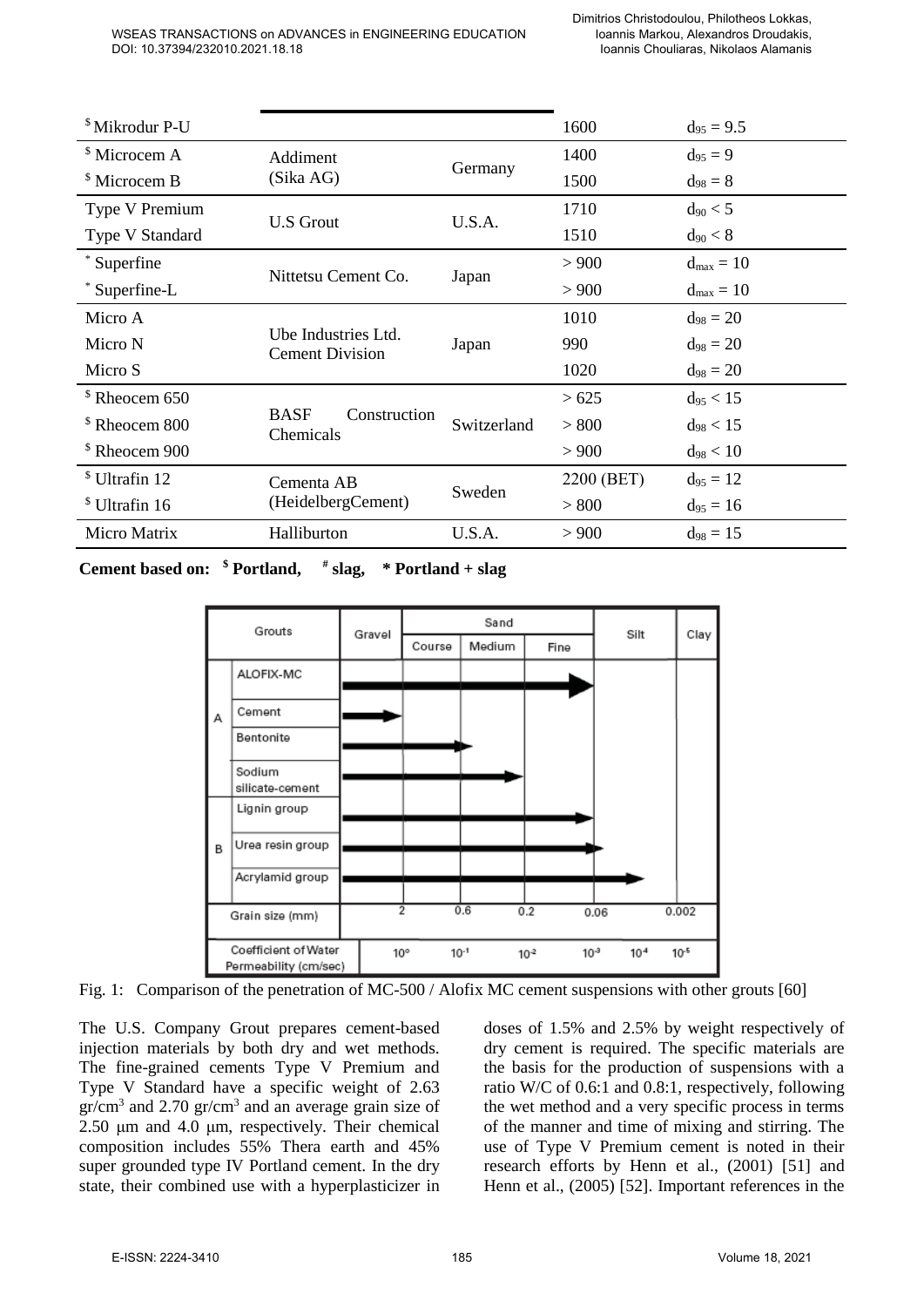international literature are related to the Spinor cements (A6, A12 and A16) of the French company Soletanche-Bachy [16, 61]. Their main representative is the fine-grained cement A12, which is slag having a specific weight of 2.94 gr/cm<sup>3</sup> . The manufacturer proposes the use of a superplasticizer in a dosage of 3% by weight of dry cement along with W/C ratios from 1:1 to 3:1. Spinor A12 can also be used for the preparation of Microsol grouts, which are prepared by the wet method. It is also reported that MC 20 RC fine cement is manufactured in Brazil by Holcim Brazil [62].

A significant part of the international market is occupied by fine-grained cements under the brand name Mikrodur, which are sold by Dyckerhoff AG. These are products consisting of either pure Portland (with the mark P) or pure slag (with the mark R). Finosol products are also available from the same company, which are suspensions resulting from the mixing of blast furnace slag, clinker, coagulation and admixtures controller in field applications.

Characteristic of these suspensions is the individual preparation of their ingredients before the final mixing. Depending on their fineness, Mikrodur and Finosol materials are divided into F (Fine), U (Ultrafine) and X (EXtrafine). Mikrodur and Finosol cements have been used in various research efforts [35, 63, 64, 65]. Products of the company BASF Construction Chemicals are the fine-grained cements under the brand name Rheocem, which are based on pure Portland cement. Depending on their fineness, they are divided into products 650, 800 and 900 [66]. The manufacturer recommends their use in combination with the plasticizer Rheobuild 2000PF in a dosage ranging from 1.0% to 3.0% by weight of dry cement. Henn et al. (2001) [51], used in field applications, suspensions based on the finegrained Microcem A and Microcem B cements of Addiment company. These are fine-grained pure Portland cements that have a specific weight of 3.20 gr/cm<sup>3</sup> . The Swedish company Cementa AB is also active in the production of fine-grained cements, introducing on the market the fine-grained cements Ultrafin 12 and Ultrafin 16 with a specific weight of 3.10 - 3.20 gr/cm<sup>3</sup> . The Norwegian company Elkem ASA Materials proposes the product Ultrafin 12 as a basis for the preparation of fine-grained suspensions available in the market under the brand name MultiGrout System. The Cemill designation identifies the wet method by which cement suspensions are prepared on site using Portland conventional cement as a base. The method was proposed by De Paoli et al. (1992b) [47] and aims at developing an on-site production process of finegrained material using common cement. This process made it possible to produce not only unstable grouts (Cemill-I), but also fixed grouts using bentonite (Cemill-S). These objectives were achieved with a special device, which has two functions: (a) achieves very strong dispersion of cement granules without the addition of a corresponding anticoagulant and (b) implements a progressive procedure of elaborating the coarse cement fraction until it reaches the desired levels of fineness without the need for this coarse material to be removed [47]. Regarding the chemical composition of fine-grained cements, it is emphasized that, mainly, they consist of the same oxides as Portland cements, but in different proportions. Another element, which promotes the use of fine-grained cements for permeation injections, is the fact that they are composed of inorganic and non-toxic materials, an element that is particularly beneficial in preventing environmental pollution. Table 2 below gives typical chemical compositions of commercially available finegrained cements, while Table 3 lists characteristic cases of use for fine-grained cement grouts.

| <b>Chemical</b><br>Ingredient | SiO <sub>2</sub><br>$(\%)$ | Al <sub>2</sub> O <sub>3</sub><br>$\left( \frac{6}{6} \right)$ | Fe <sub>2</sub> O <sub>3</sub><br>$(\%)$ | CaO<br>(%) | MgO<br>$(\%)$ | SO <sub>3</sub><br>(%) |  |
|-------------------------------|----------------------------|----------------------------------------------------------------|------------------------------------------|------------|---------------|------------------------|--|
| $MC-100$                      | 35.4                       | 16.0                                                           | 0.3                                      | 43.3       | 3.5           | 0.3                    |  |
| $MC-300$                      | 17.9                       | 4.9                                                            | 3.5                                      | 61.6       | 2.6           | 2.4                    |  |
| $MC-500$                      | 29.0                       | 13.2                                                           | 1.2                                      | 49.2       | 5.6           | 1.2                    |  |
| Fine Hard                     | 31.6                       | 13.6                                                           | 0.7                                      | 46.4       | 6.1           | 1.6                    |  |
| Micro A                       | 28.8                       | 11.3                                                           | 1.0                                      | 48.9       | 5.4           | 1.4                    |  |
| Micro N                       | 30.9                       | 12.9                                                           | 0.5                                      | 44.3       | 6.3           | 1.6                    |  |
| Micro S                       | 26.9                       | 10.4                                                           | 1.4                                      | 51.1       | 4.6           | 2.0                    |  |
| Spinor A12                    | 31.0                       | 9.5                                                            | 1.3                                      | 44.0       | 6.5           |                        |  |
| <b>MC 20 RS</b>               | 24.3                       | 7.7                                                            | 2.0                                      | 52.7       | 3.8           | 3.7                    |  |

Table 2. Typical chemical compositions of fine-grained cements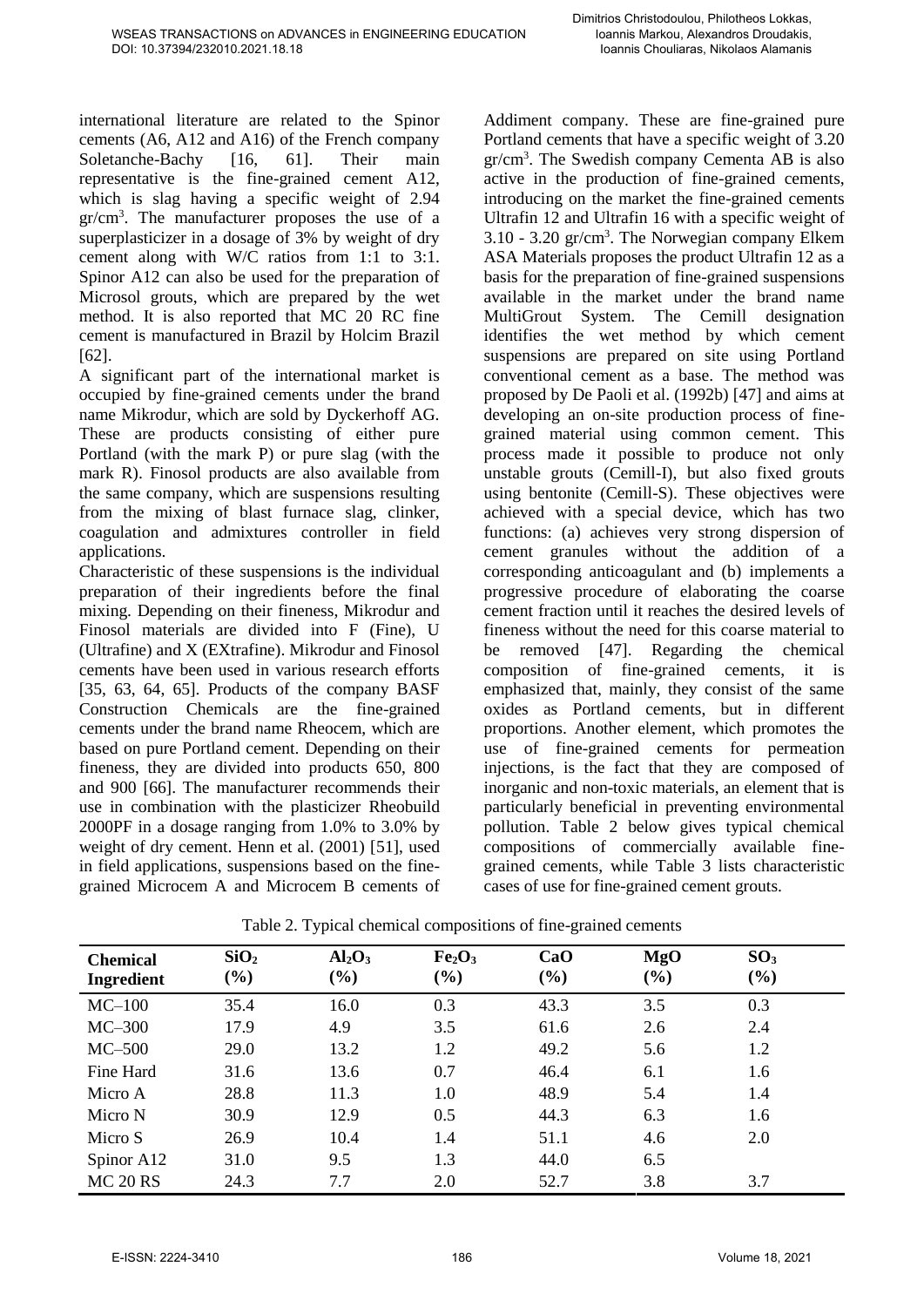Micro Matrix 20.4 6.4 2.7 62.3 1.0 3.3

| Table 3. Typical cases of use for fine-grained cement grouts |  |
|--------------------------------------------------------------|--|
|--------------------------------------------------------------|--|

| <b>Reference</b>                | <b>Cement</b>                  | Work                   | <b>Soil</b><br><b>Formation</b>            | <b>Target</b>      |
|---------------------------------|--------------------------------|------------------------|--------------------------------------------|--------------------|
| Shimoda and                     | $MC-500$                       | Railway tunnel         | Loose volcanic gravel                      | $*C, \overline{5}$ |
| Ohmori, 1982                    | $MC-500$                       | Tunnel                 | Fine sand                                  | S                  |
|                                 | $MC-500$                       | Dam                    | Branched granite                           | ${\bf S}$          |
| Moller et al., 1983             | $MC-500$                       | Tunnel                 | Branched granite                           | $\mathcal{C}$      |
| Clarke, 1984                    | $MC-500$                       | Tunnel                 | Branched granite                           | $\overline{C}$     |
| Dasika, 1985                    | $MC-500$                       | <b>Building</b>        | Sand                                       | S                  |
| Winter et al., 1986             | $MC-500$                       | <b>Building</b>        | Medium - fine sand<br>with fines $(6-18%)$ | S                  |
| Legendre et al., 1987           | Microsol                       | Oil well               | Thin sand layer                            | $\overline{C}$     |
| Brand et al., 1988              | $MC-500$                       | Landfill               | Fine sand                                  | C, S               |
| Weaver et al., 1992             | $MC-500$                       | Landfill               | <b>Branched dolomite</b>                   | $\overline{C}$     |
| Clarke et al., 1992             | MC-100+MC-300                  | Dam                    | <b>Branched rock mass</b>                  | $\mathcal{C}$      |
| Ballivy et al., 1997            | Spinor A12                     | Tunnel                 | Gneiss and limestone                       | S                  |
| Clarke et al., 1997             | MC-100+MC-300<br><b>MC-500</b> | Dam                    | <b>Branched rock mass</b>                  | $\mathcal{C}$      |
| Van der Stoel, 1999             | Microcem                       | Tunnels<br>subway      | Sand layers                                | S                  |
|                                 | Ultrafin 12                    | Coal storage           | Rock mass                                  | C, S               |
| Tolpannen and<br>Syrjanen, 2003 | Rheocem 900                    | Gas storage            | Rock mass                                  | C, S               |
|                                 | Rheocem 650                    | <b>Athletic Center</b> | Rock mass                                  | $\mathcal{C}$      |
| Pallardy et al., 2003           | Spinor A12                     | Road tunnel            | Rock mass                                  | $\overline{C}$     |
| Abreu et al., 2005              | <b>MC 20 RS</b>                | <b>Bridge</b>          | Soil                                       | S                  |
| Hognestad and<br>Frogner, 2006  | Rheocem 800                    | Railway tunnel         | Hard rock mass<br>(limestone)              | $\mathcal{C}$      |

\*C: Groundwater control, #S: improved strength of soil formation

## **5 Conclusions**

- 1) From the above review, it has been emerged that geotechnical engineering both in research and design but mainly in its application and construction has played and still plays an extremely important role for the infrastructure not only in Greece, but all over the world.
- 2) This paper reviews constituent materials, properties and applications of grouts for soil grouting and especially permeation grouting. The effectiveness of grouting process requires proper skills, understanding, meticulous attention and intuitive perception.
- 3) The improvement of properties and the mechanical behavior of soil formations can be achieved on the spot by performing an appropriate injection program. The injection program may: (a) be performed as a part of the preliminary field work prior to the

commencement of a project's construction, (b) be a part of the construction of the main project, or (c) be designed and executed as a "treatment" when unforeseen circumstances arise during the construction of a project.

- 4) Injections are generally intended either to increase the shear strength, density and stiffness of the soil or to reduce compressibility and permeability.
- 5) The grouts used to make permeation injections are mainly suspensions and chemical solutions.
- 6) The suspensions penetrate satisfactorily in soils with granulometry up to coarse sand.
- 7) Chemical solutions penetrate satisfactorily in more fine-grained formations up to fine-grained sands or coarse-grained sludges.
- 8) Because some chemical solutions are toxic or generally harmful to the environment and humans, an effort has been made internationally in recent years to replace them with inorganic fine-grained cement-based suspensions.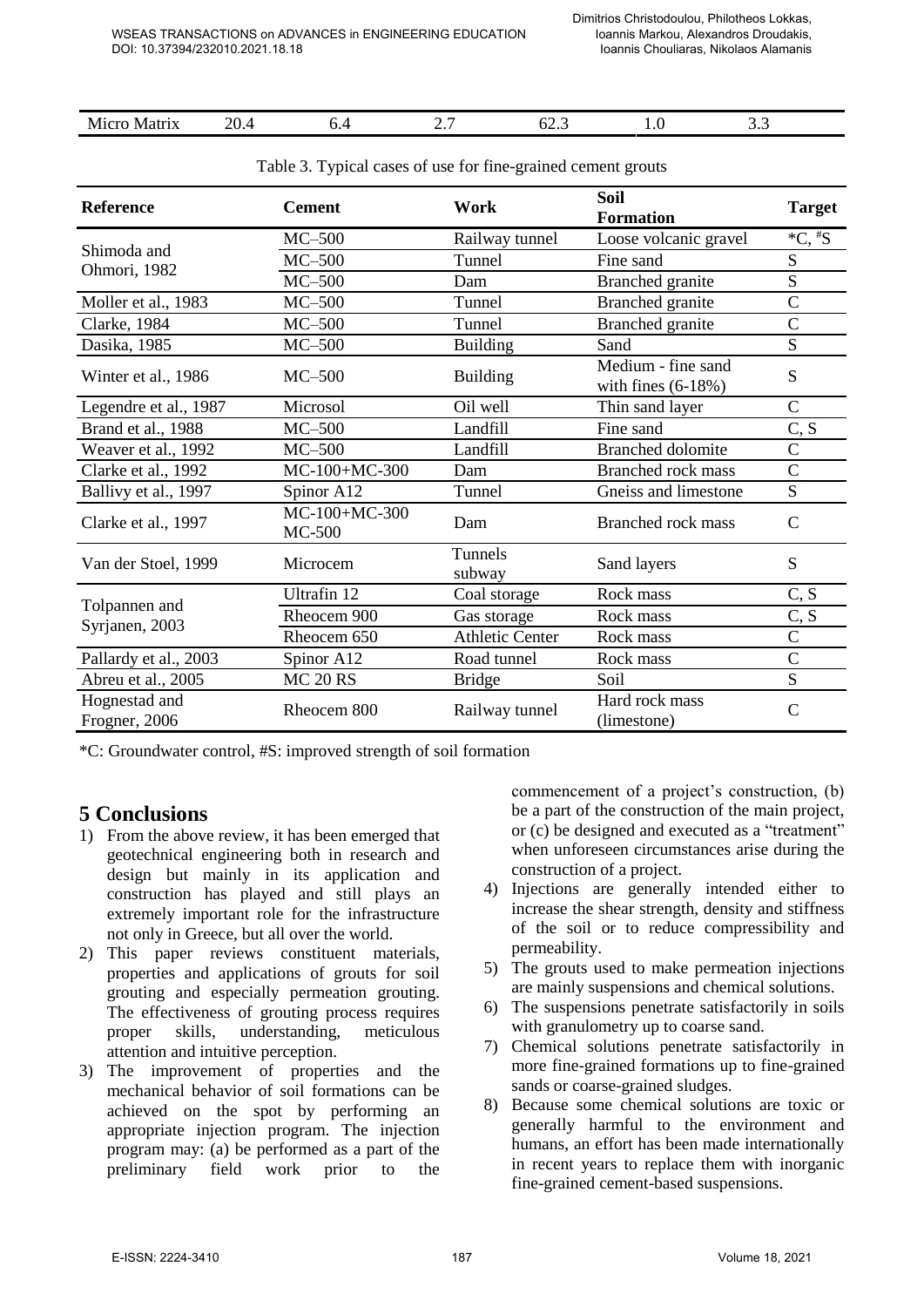9) Finally, the interesting applications of the above science in the field of soil improvement increase both the knowledge of students along with their theoretical background and enhance their training.

#### *References:*

- [1] Philotheos Lokkas, Emmanouil Papadimitriou, Nikolaos Alamanis, Grigorios Papageorgiou, Dimitrios Christodoulou, and Theodoros Chrisanidis, "Significant Foundation Techniques for Education: A Critical Analysis", *WSEAS Transactions on Advances in Engineering Education*, doi: 10.37394/232010.2021.18.2., E-ISSN: 2224- 3410, Vol. 18, 2021, pp. 7-26.
- [2] Philotheos Lokkas, Ioannis Chouliaras, Theodoros Chrisanidis, Dimitrios Christodoulou, Emmanouil Papadimitriou, Evangelos Paschalis, "Historical background and evolution of Soil Mechanics", *WSEAS Transactions on Advances in Engineering Education*, DOI: 10.37394/232010.2021.18.10, E-ISSN: 2224-3410, Vol. 18, 2021, pp. 96-113.
- [3] Nikolaos Alamanis, "Failure of Slopes and Embankments under Static and Seismic Loading*", American Scientific Research Journal for Engineering, Technology and Sciences (ASRJETS)*, Vol. 35, No.1, 2017, pp. 95-126.
- [4] Papageorgiou G.P., Alamanis N. and Xafoulis N., "Acceptable movements of road embankments", *Electronic Journal of Structural Engineering*, 20(1), 2020, pp 30-32, Melbourne, Australia.
- [5] Alamanis Nikolaos, Zografos Christos, Papageorgiou Grigorios, Xafoulis Nikolaos and Chouliaras Ioannis, "Risk of retaining systems for deep excavations in urban road infrastructure with respect to work staff perception", *International Journal of Scientific & Technology Research*, Vol. 9, Issue 2, 2020, pp. 4168-4175, ISSN 2277-8616.
- [6] Dimos Zachos, Georgios Bakalis, Konstantinos Bakalis, Nikolaos Alamanis, Grigorios Papageorgiou, Nikolaos Xafoulis, "A methodology for selecting the required cross‑ section of a self‑ supporting retaining bulkhead, on a vertical excavation front, of an energy conduit passage trench", *Energy Systems*, Springer https://doi.org/10.1007/s12667-021-00429-9.

Received: 3 Jan. 2021 / Accepted: 20 February

2021 / Published on line: 06 March 2021, © Springer-Verlag GmbH Germany.

- [7] Alamanis N., Dakoulas P., "Simulation of random soil properties by the Local Average Subdivision method and engineering applications", *Energy Systems*, Springer. https://doi.org/10.1007/s12667-019-00362-y. Print ISSN 1868-3967, Online ISSN1868-3975 p.p 1-21. Received: 6 March 2019 / Accepted: 2 October 2019, Published on line: 07 November 2019, © Springer-Verlag GmbH Germany.
- [8] Alamanis N., Dakoulas P., "Effect of spatial variability of soil properties on permanent seismic displacements of slopes with uniform load", *14th Baltic Sea Geotechnical Conference*, 18-19 Jan 2021, Helsinki, Finland.
- [9] Atmatzidis D.K., "Soil improvements with injections", University Notes, University of Patras, 1990.
- [10] Sudheer Kumar G., Sumanth M.K. and Madimi S., "A review paper on stabilization of sandy soil by using cement grouting technique", *Journal of Critical Reviews*, Vol 7, Issue 14, 2020, ISSN- 2394-5125, pp. 902-908.
- [11] Wang Z.F., Shen S.L., Ho C.E. and Kim Y.H., "Jet Grouting Practice: An Overview", *Geotechnical Engineering Journal of the SEAGS & AGSSEA*, Vol. 44, No. 4, 2013, ISSN 0046-5828.
- [12] Littlejohn S., "The development of practice in permeation and compensation grouting: A historical review (1802-2002): Part 1 Permeation Grouting", *Proceedings of the 3rd International Conference on Grouting and Ground Treatment*, Johnsen F.L., Bruce A.D. and Byle J.M., Editors, New Orleans, La., U.S.A., ASCE, New York, U.S.A., Geotechnical Special Publication No. 120, Vol. 1, 2003, pp. 50-97.
- [13] Van der Stoel A.E.C., "Grouting for pile foundation improvement", Ph.D. Thesis, Technische Universiteit Delft, Published and Distributed by: DUP Science, 2001.
- [14] Karol R.H., "Grout penetrability", Proceedings, Issues in Dam Grouting, Baker W.H., Editor, Denver, Colorado, U.S.A., ASCE, New York, U.S.A., 1985, pp. 27-33.
- [15] Karol R.H., "Chemical grouts and their properties", Proceedings, *Conference on Grouting in Geotechnical Engineering*, Baker W.H., Editor, New Orleans, Louisiana, U.S.A., ASCE, New York, U.S.A., Vol. 1, 1982, pp. 359-377.
- [16] Saada Z., Canou J., Dormieux L., Dupla J.C. and Maghous S., "Modelling of cement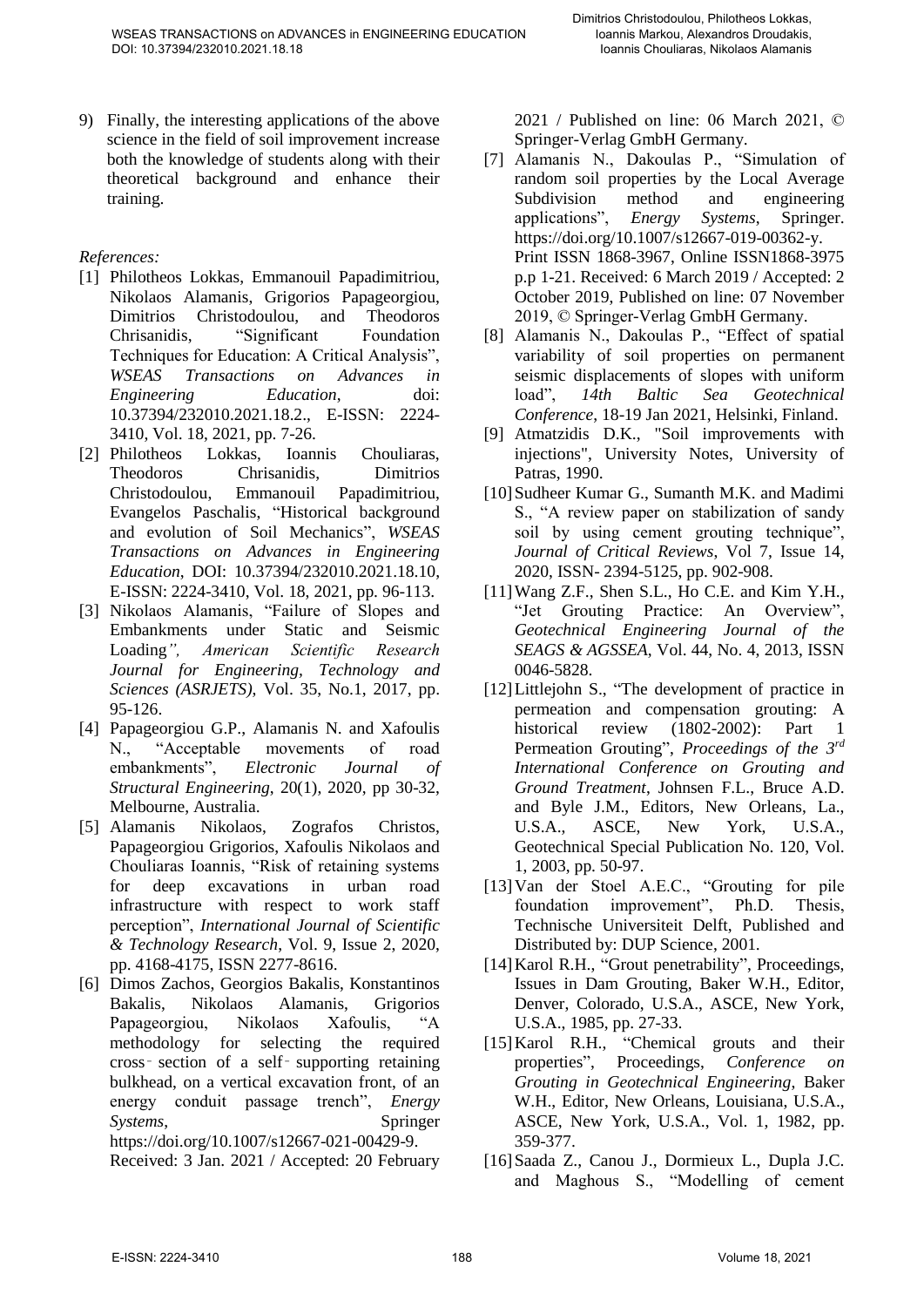suspension flow in granular porous media", *International Journal for Numerical and Analytical Methods in Geomechanics*, Vol. 27, Issue 7, 2005, pp 691–711.

- [17] Bruce A.D., Littlejohn S. and Naudts C.A., "Grouting materials for ground treatment: A practitioner's guide", *Proceedings, Conference on Grouting: Compaction, Remediation, Testing*, Vipulanandan C., Editor, Logan, Utah, U.S.A., ASCE, New York, U.S.A., Geotechnical Special Publication No. 66, 1997, pp. 306-334.
- [18] Arenzana L., Krizek R.J. and Pepper S.F., "Injection of dilute microfine cement suspensions into fine sands", *Proceedings of the International Conference on Soil Mechanics and Foundation Engineering*, A.A. Balkema, Rotterdam, The Netherlands, Vol. 2, 1989, pp. 1331-1334.
- [19] Bouchelaghem F. and Almosni A., "Experimental determination of the longitudinal dispersivity during the injection of a microcement grout in a one-dimensional soil column", *Transport in Porous Media*, Vol. 52, No 1, 2003, pp 67-94.
- [20] Eriksson M. and Stille H., "A method for measuring and evaluating the permeability of grouts", *Proceedings of the 3rd International Conference on Grouting and Ground Treatment*, Johnsen F.L., Bruce A.D. and Byle J.M., Editors, New Orleans, U.S.A., ASCE, New York, U.S.A., Geotechnical Special Publication No. 120, Vol. 2, 2003, pp. 1326- 1337.
- [21] Weaver K.D., "Dam Foundation Grouting", ASCE, New York, U.S.A., 1991.
- [22] Sideris K., "Technology of building materials". Volume 1, University Notes, Department of Civil Engineering, Democritus University of Thrace, 1998.
- [23] Markou I.N., "Grinded Greek lignite fly ash as a suspension-type injection material for on-site soil improvement – reinforcement", PhD Thesis, Department of Civil Engineering, University of Patras, Greece, 1995.
- [24] Littlejohn G.S., "Design of cement-based grouts", *Proceedings, Conference on Grouting in Geotechnical Engineering*, Baker W.H., Editor, New Orleans, Louisiana, U.S.A., ASCE, New York, U.S.A., Vol. 1, 1982, pp. 35-48.
- [25] Tolpannen P. and Syrjanen P., "Hard rock tunnel grouting practice in Finland, Sweden, and Norway: Literature study", Technical Report, *Finnish Tunnelling Association*, 2003.
- [26] Naudts A., Landry E., Hooey S. and Naudts W., "Additives and admixtures in cement-based grouts", *Proceedings of the 3rd International Conference on Grouting and Ground Treatment*, Johnsen F.L., Bruce A.D. and Byle J.M., Editors, New Orleans, La., U.S.A., ASCE, New York, U.S.A., Geotechnical Special Publication No. 120, Vol. 2, 2003, pp. 1180- 1191.
- [27] Chuaqui M. and Bruce D.A., "Mix design and quality control procedures for high mobility cement-based grouts", *Proceedings of the 3rd International Conference on Grouting and Ground Treatment*, Johnsen F.L., Bruce A.D. and Byle J.M., Editors, New Orleans, La., U.S.A., ASCE, New York, U.S.A., Geotechnical Special Publication No. 120, Vol. 2, 2003, pp.1153-1168.
- [28] Eklund D., "Penetrability due to filtration tendency of cement-based grouts", Doctoral Thesis, Division of Soil and Rock Mechanics, Royal Institute of Technology, Stockholm, Sweden, 2005.
- [29] Asavapisit S., Nanthamontry W. and Polprasert C., "Influence of condensed silica fume on the properties of cement-based solidified wastes*", Cem. Concr. Res.*, 31 (2001), pp. 1147-1152
- [30] Koksal F., Gencel O. and Kaya M., "Combined effect of silica fume and expanded vermiculite on properties of lightweight mortars at ambient and elevated temperatures", *Constr. Build. Mater.*, 88, 2015, pp. 175-187.
- [31] Benaicha M., Roguiez X., Jalbaud O., Burtschell Y. and Alaoui A.H., "Influence of silica fume and viscosity modifying agent on the mechanical and rheological behavior of self compacting concrete", *Constr. Build. Mater.*, 84, 2015, pp. 103-110.
- [32] Liu J., Li Y., Ouyang P. and Yang Y., "Hydration of the silica fume-Portland cement binary system at lower temperature", *Constr. Build. Mater.*, 93, 2015, pp. 919-925.
- [33] Muller A.C.A., Scrivener K.L., Skibsted J., Gajewicz A.M. and McDonald P.J, "Influence of silica fume on the microstructure of cement pastes: new insights from 1H NMR relaxometry*", Cem. Concr. Res.*, 74, 2015, pp. 116-125.
- [34] Tsai C.H., Huang R., Lin W.T. and Wang H.N., "Mechanical and cementitious characteristics of ground granulated blast furnace slag and basic oxygen furnace slag blended mortar", *Mater. Des.*, 60 (2014), pp. 267-273.
- [35] Legendre Y., Hery Ph. and Vattement H., "Microsol grouting, A method for grouting fine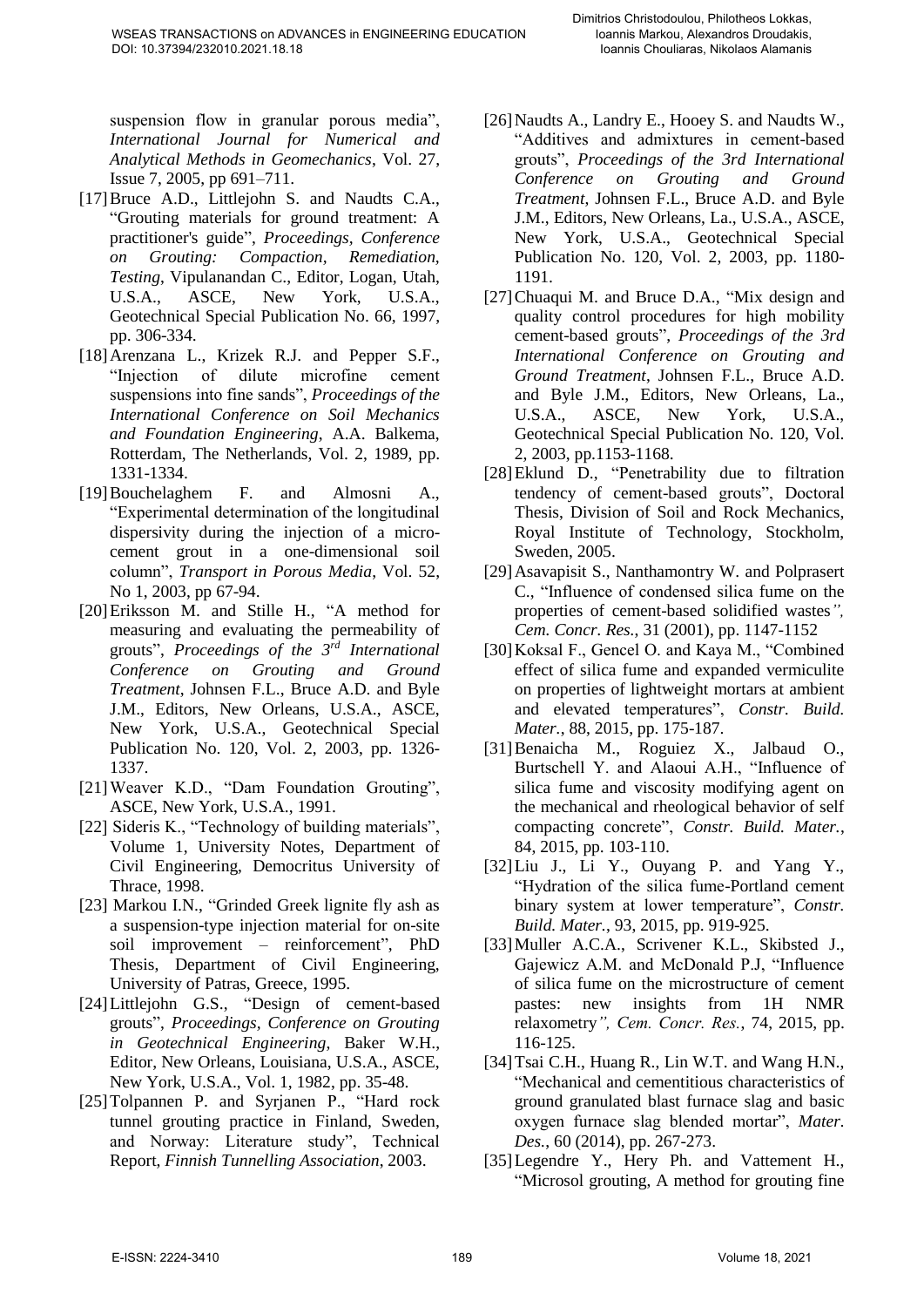alluvium", Proceedings, *6th International Conference Offshore Mechanics and Arctic Engineering Symposium*, Houston, Texas, U.S.A., ASCE, New York, U.S.A., Vol. 1, 1987, pp. 433-440.

- [36] Shimoda M. and Ohmori H., "Ultrafine grouting material", Proceedings, *Conference on Grouting in Geotechnical Engineering*, Baker W.H., Editor, New Orleans, Louisiana, U.S.A., ASCE, New York, U.S.A., Vol. 1, 1982, pp. 77-91.
- [37] Dupla J.-C., Canou J. and Gouvenot D., "An advanced experimental set-up for studying a monodirectional grout injection process", *Ground Improvement*, Thomas Telford Ltd, Vol. 8, No. 3, 2004, pp. 91-99.
- [38] Clarke W.J., (1984), "Performance characteristics of microfine cement", ASCE Preprint 84-023, Atlanta, Ga., U.S.A., pp. 1-14.
- [39] Dano C. and Hicher P.Y. and Tailliez S., "Engineering properties of grouted sands", *Journal of Geotechnical and Geoenvironmental Engineering*, ASCE, New York, U.S.A., 2004, pp. 328-338.
- [40] Christodoulou D.N., Droudakis A.I., Pantazopoulos I.A., Markou I.N. and Atmatzidis D.K., "Groutability and Effectiveness of Microfine Cement Grouts", Proceedings, *17th International Conference on Soil Mechanics and Geotechnical Engineering: The Academia and Practice of Geotechnical Engineering*, Alexandria, Egypt, Hamza et al. (Editors), IOS Press, Vol. 3, 2009, pp. 2232- 2235.
- [41] Pantazopoulos I.A., Markou I.N., Christodoulou D.N., Droudakis A.I., Atmatzidis D.K., Antiohos S.K., Chaniotakis E., "Development of microfine cement grouts by pulverizing ordinary cements", *Cement and Concrete Composites*, 34(5), 2012, 593–603.
- [42] Markou I.N., Christodoulou D.N., Petala E.S., Atmatzidis D.K., "Injectability of Microfine Cement Grouts into Limestone Sands with Different Gradations: Experimental Investigation and Prediction", *Geotechnical and Geological Engineering Journal*, Vol. 36, Issue 2, 2018, pp. 959–981.
- [43] Markou I.N., Christodoulou D.N., Papadopoulos B.K., "Penetrability of microfine cement grouts: experimental investigation and fuzzy regression modeling", *Canadian Geotechnical Journal*, 52(7), 2015, pp. 868– 882.
- [44] Mollamahmutoglu M., "Treatment of medium to coarse grained sands by fine grained Portland

cement (FGPC) as an alternative grouting material to silicate-ester grouts", *Cement, Concrete and Aggregates*, 25(1), 2003, pp. 1-6.

- [45] Perret S., Palardy D. and Ballivy G., "Rheological behavior and setting time of microfine cement-based grouts", *ACI Materials Journal*, Vol. 97, No. 4, 2000, pp. 472-478.
- [46] Huang Z., Chen M. and Chen X., "A developed technology for wet-ground fine cement slurry with its applications", *Cement and Concrete Research*, Elsevier Science Ltd, Vol. 33, 2002, pp. 729-732.
- [47] De Paoli B., Bosco B., Granata R. and Bruce D.A., "Fundamental observations on cement based grouts (2): Microfine cements and the Cemill process", Proceedings, *Conference on Grouting, Soil Improvement and Geosynthetics*, Borden R.H., Holtz R.D. and Juran I., Editors, New Orleans, Louisiana, U.S.A., ASCE, New York, U.S.A., Geotechnical Publication No. 30, Vol. 1, 1992b, pp. 486-499.
- [48] Ahrens H.E., "A new and superior ultrafine cementitious grout", Proceedings, *Conference on Grouting: Compaction, Remediation, Testing*, Vipulanandan C., Editor, Logan, Utah, U.S.A., ASCE, New York, U.S.A., Geotechnical Special Publication No. 66, 1997, pp.188-196.
- [49] Naudts A. and Landry E., "New on-site wet milling technology for the preparation of ultrafine cement-based grouts", *Proceedings of the 3rd International Conference on Grouting and Ground Treatment*, Johnsen F.L., Bruce A.D. and Byle J.M., Editors, New Orleans, La., U.S.A., ASCE, New York, U.S.A., Geotechnical Special Publication No. 120, Vol. 2, 2003, pp. 1200-1207.
- [50] Bruce D.A., "Trends and developments in American grouting practice", Proceedings, *Conference on Grouting in the Ground*, Bell A.L., Editor, London, England, Thomas Telford, London, England, 1992, pp. 573-589.
- [51] Henn R., Ganse P., Bandimere S., Smoak G. and Warner J., "Comparison of penetration test results of grouts made with various ultrafine cement products", *Proceedings of the Rapid Excavation and Tunneling Conference*, Elsevier Science B.V., Amsterdam, 2001, pp. 345-361.
- [52] Henn R. and Davenport R., "Ultrafine cement: A critical component of a grouting program", *Tunnels and Tunnelling International*, 2005, pp. 27-29.
- [53] Brachman R.W.I., Martin C.D., and Gilliss S.A., "Grout field trials in outwash sands",